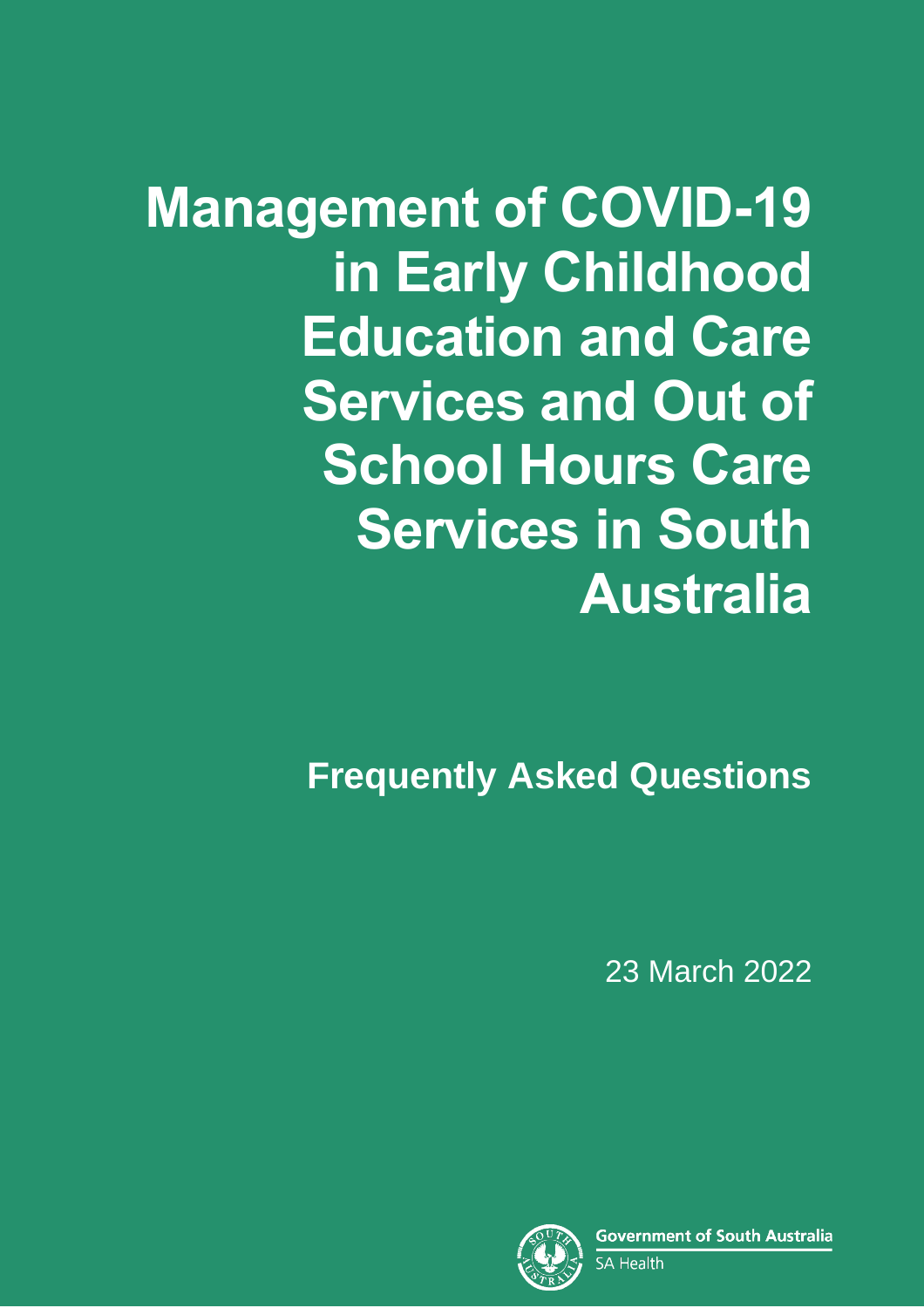# **Table of Contents**

| A staff member or child has tested positive on a Rapid Antigen Test (RAT). What do they do? 4                                                                                                   |
|-------------------------------------------------------------------------------------------------------------------------------------------------------------------------------------------------|
|                                                                                                                                                                                                 |
| What does our ECEC or OSHC service do if the case was not infectious in the service?5                                                                                                           |
| Do you have any tips for using Testing, isolating and quarantine for preschool and early childhood<br>settings and Testing, isolating and quarantine for OSHC settings documents?5              |
| Is the ECEC or OSHC service responsible for notifying the classroom contacts and workplace contacts?6                                                                                           |
| When can classroom or workplace contacts return to our ECEC or OSHC service?                                                                                                                    |
| A staff member or child has recently been cleared as a COVID-19 case. Are they required to test or                                                                                              |
| What happens if ECEC or OSHC staff or children are exposed to COVID-19 outside of the service?7                                                                                                 |
|                                                                                                                                                                                                 |
| What cleaning is required after an infectious case has attended our ECEC or OSHC service?7                                                                                                      |
|                                                                                                                                                                                                 |
| Is our government ECEC or OSHC service required to notify of a COVID-19 case in our service to the                                                                                              |
| How does my government service notify a COVID-19 case in the service to the Department for                                                                                                      |
| Is our non-government service required to notify of a COVID-19 case to SA Health?7                                                                                                              |
| How does our non-government ECEC or OSHC notify of a COVID-19 case in our service to SA Health? 7                                                                                               |
|                                                                                                                                                                                                 |
|                                                                                                                                                                                                 |
|                                                                                                                                                                                                 |
| We have 10 cases within a class/room but have not yet implemented a PCR test. Should we implement a                                                                                             |
| Our service works with vulnerable children (e.g. immunosuppressed, disabled, Aboriginal or Torres Strait<br>Islander Community, remote location). We have had a single case, what should we do? |
| Our service is in a remote/regional area, with limited access to PCR testing. What should we do?10                                                                                              |
|                                                                                                                                                                                                 |
| A member of our ECEC/OSHC community has reported COVID-19 symptoms. What do we do?                                                                                                              |
|                                                                                                                                                                                                 |
|                                                                                                                                                                                                 |
| A child or staff member has symptoms but has not had a PCR test. When can they return to the service?                                                                                           |
| A child has persistent mild symptoms of runny nose or dry cough. When can they return to the service?                                                                                           |
|                                                                                                                                                                                                 |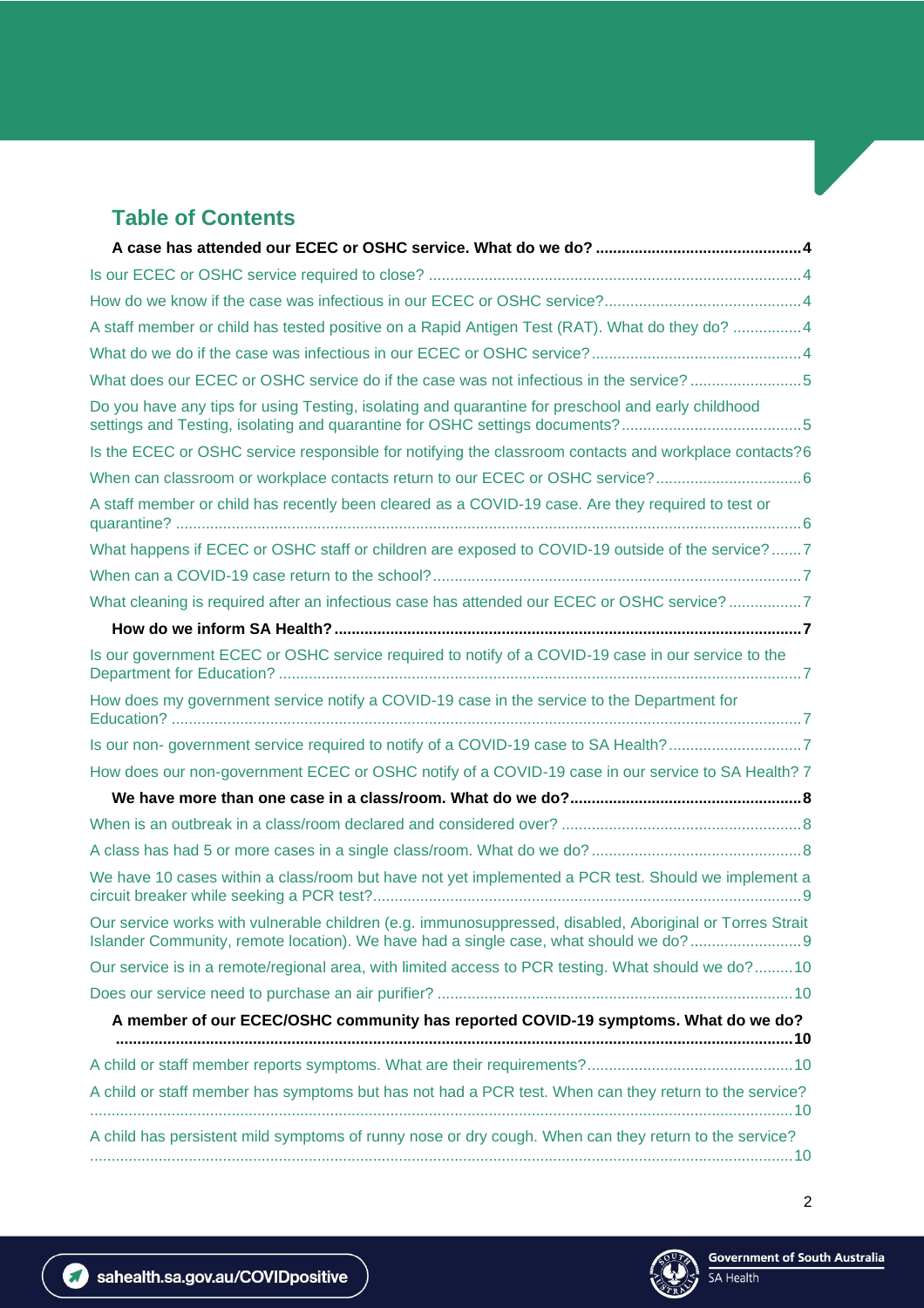| A child has a condition that presents with similar symptoms to COVID-19. When can they return to the |  |
|------------------------------------------------------------------------------------------------------|--|
|                                                                                                      |  |
|                                                                                                      |  |
| When should we contact the SA Health Education Outbreak Response team?  11                           |  |
|                                                                                                      |  |
|                                                                                                      |  |
|                                                                                                      |  |
|                                                                                                      |  |
|                                                                                                      |  |
|                                                                                                      |  |
|                                                                                                      |  |
|                                                                                                      |  |
|                                                                                                      |  |
|                                                                                                      |  |
|                                                                                                      |  |

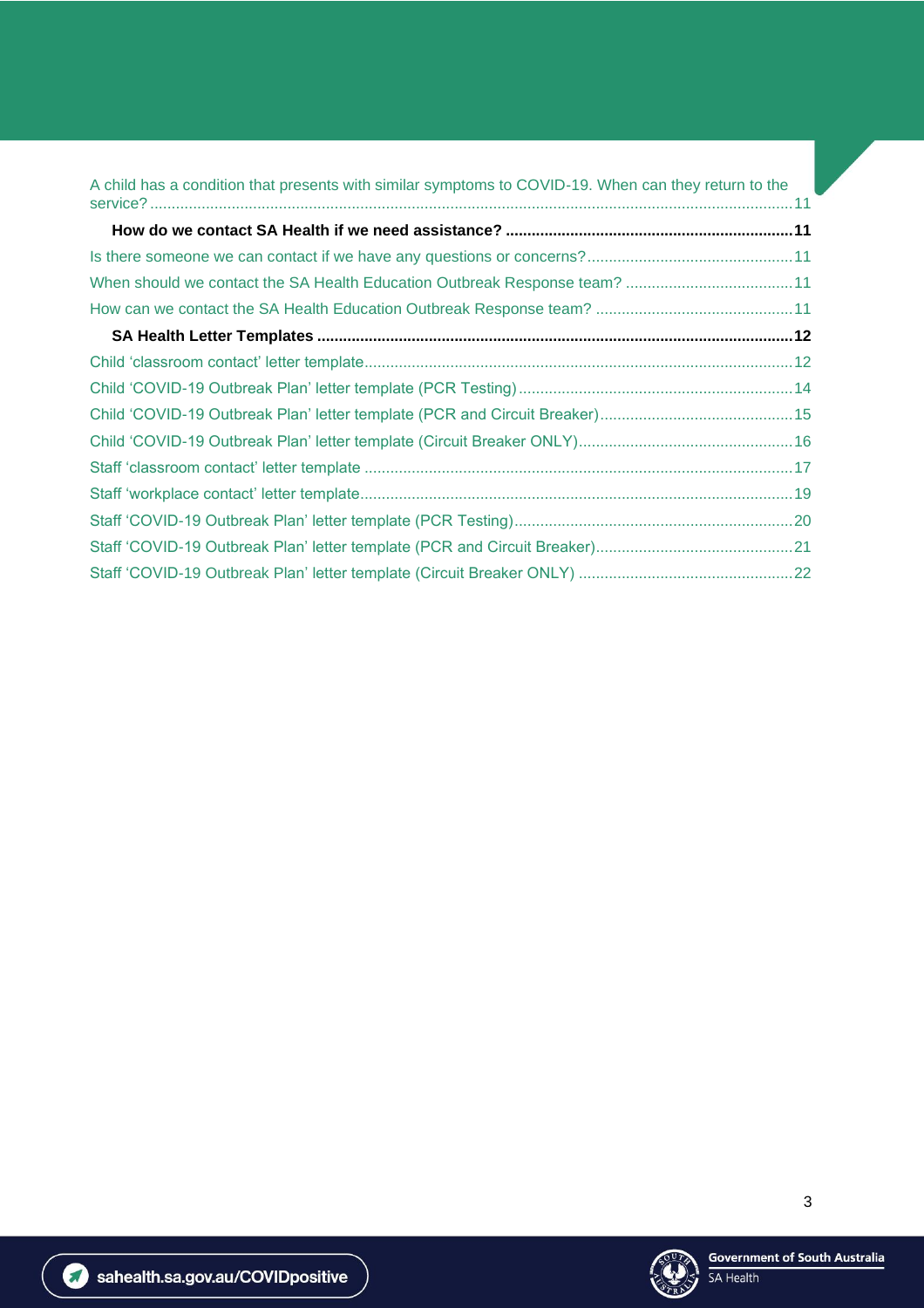This information assists early childhood education and care (ECEC) & out school hours care (OSHC) services to implement [Testing, isolating and quarantine for preschool and early](https://www.education.sa.gov.au/sites/default/files/preschool-early-childhood-settings-testing-isolating-and-qurantining-a3-placemat.pdf)  [childhood settings](https://www.education.sa.gov.au/sites/default/files/preschool-early-childhood-settings-testing-isolating-and-qurantining-a3-placemat.pdf) and [Testing, isolating and quarantine for school and OSHC settings.](https://www.education.sa.gov.au/sites/default/files/school-settings-testing-isolating-and-qurantining-a3-placemat.pdf)

It also provides the COVID-19 case and outbreak notification pathway for ECEC and OSHC services not operating from a Department of Education site. Effective case and outbreak notification allows SA Health to monitor and provide assistance should the service experience a significant transmission event.

The Department for Education has specific COVID-19 protocols for managing cases on its sites. Where there are COVID-19 cases in ECEC and OSHC services operating on a Department for Education site staff must contact their site preschool, children's centre or school leader.

# <span id="page-3-0"></span>**A case has attended our ECEC or OSHC service. What do we do?**

#### <span id="page-3-1"></span>**Is our ECEC or OSHC service required to close?**

No (unless directed by SA Health).

#### <span id="page-3-2"></span>**How do we know if the case was infectious in our ECEC or OSHC service?**

Enter the symptom onset date and the date that the positive swab was collected for the case into the [COVID-19 Case Notification](https://www.sahealth.sa.gov.au/wps/wcm/connect/public+content/sa+health+internet/conditions/infectious+diseases/covid-19/business+and+industry/childcare%2c+schools+and+higher+education+covid-19+health+advice) Form, which will then calculate the infectious period onset date.

- The infectious period ends at 11.59pm on Day 7 (where day 0 is the date that the positive swab was collected).
- $>$  If a case's symptoms start on 19 March 2022 (any time of the day), their infectious period commenced at 12.01am on 17 March 2022. The Day 0 is 19 March 2022, and their isolation period will end at 11.59pm on 26 March 2022.
- $>$  If a case does not have symptoms and was swabbed on 15 March 2022, their infectious period commenced at 12.01am on 13 March 2022. The Day 0 is 15 March 2022, and their isolation period will end at 11.59pm on 22 March 2022

## <span id="page-3-3"></span>**A staff member or child has tested positive on a Rapid Antigen Test (RAT). What do they do?**

The staff or child is a COVID-19 case. They must stay home, report their positive test [here](https://forms.sa.gov.au/#/form/61d8bc18ad9c585180ab5454/) and follow the instructions they will receive from SA Health.

## <span id="page-3-4"></span>**What do we do if the case was infectious in our ECEC or OSHC service?**

You need to identify the contacts of the case using eithe[r; Testing, isolating and quarantine for preschool](https://www.education.sa.gov.au/sites/default/files/preschool-early-childhood-settings-testing-isolating-and-qurantining-a3-placemat.pdf)  [and early childhood settings](https://www.education.sa.gov.au/sites/default/files/preschool-early-childhood-settings-testing-isolating-and-qurantining-a3-placemat.pdf) if the setting is an ECEC service, or [Testing, isolating and quarantine for](https://www.education.sa.gov.au/sites/default/files/school-settings-testing-isolating-and-qurantining-a3-placemat.pdf)  [school and OSHC settings](https://www.education.sa.gov.au/sites/default/files/school-settings-testing-isolating-and-qurantining-a3-placemat.pdf) if the setting is an OSHC, and inform these contacts that they had exposure to a COVID-19 case.

You do not need to notify parents if a case did not attend during their infectious period.

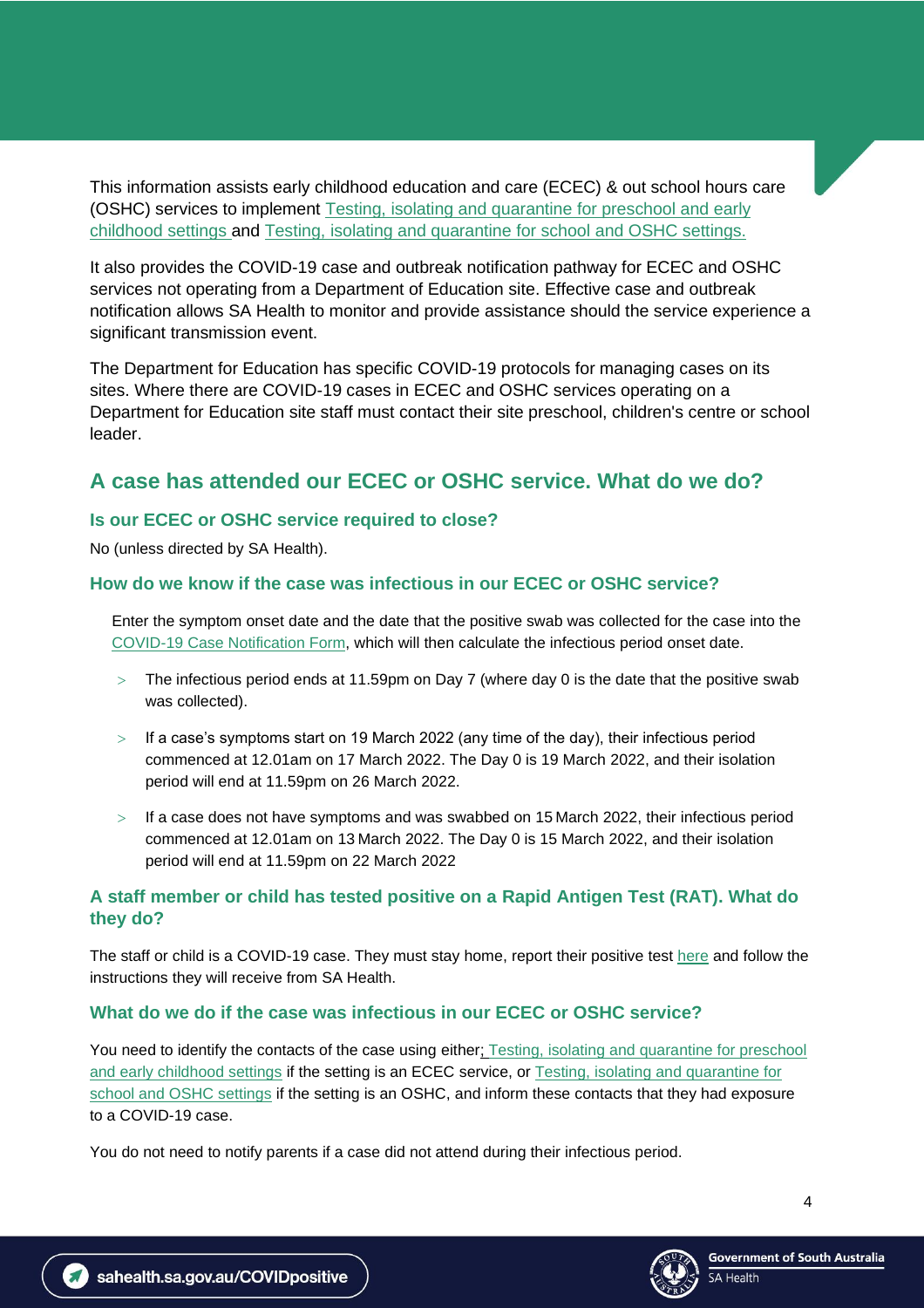## <span id="page-4-0"></span>**What does our ECEC or OSHC service do if the case was not infectious in the service?**

If you determine that the case did not attend the service while infectious, after completing the [COVID-19](https://www.sahealth.sa.gov.au/wps/wcm/connect/public+content/sa+health+internet/conditions/infectious+diseases/covid-19/business+and+industry/childcare%2c+schools+and+higher+education+covid-19+health+advice)  [Case Notification Form,](https://www.sahealth.sa.gov.au/wps/wcm/connect/public+content/sa+health+internet/conditions/infectious+diseases/covid-19/business+and+industry/childcare%2c+schools+and+higher+education+covid-19+health+advice) no further action is required.

Please note that when considering whether a class/room is in outbreak, cases who did not attend during their infectious period will be counted in the total number of cases in the class/room (i.e. five COVID-19 cases within seven days). This is because once an initial case has exposed the classroom, most further cases are likely to represent transmission within the class and earlier intervention will decrease the likelihood of requiring further public health actions.

## <span id="page-4-1"></span>**Tips for using Testing, isolating and quarantine for preschool and early childhood settings and Testing, isolating and quarantine for OSHC settings documents**

Ensure a process is in place for the accurate recording of the daily attendance of staff and children.

*Classroom contacts* are to be identified when a case (child, early childhood worker or ancillary staff) has attended a room/s within the setting whilst infectious. In this instance, create a list of the ECEC or OSHC room/s the case attended during *their infectious period only*. The children and staff who attended these rooms at the same time as the case are *classroom contacts*.

*Take care to exclude staff or children who were absent during the case's entire infectious period and consider unexpected changes to staffing or other anomalies.* 

*The students and staff who attended these classrooms at the same time as the case are considered classroom contacts\*:*

- Students who are classroom contacts\* can continue attending school without testing, however must meet other requirements (outlined in [Testing, isolating and quarantine for school settings\)](https://www.education.sa.gov.au/sites/default/files/school-settings-testing-isolating-and-qurantining-a3-placemat.pdf).
- $>$  Staff who are classroom contacts\* are required to follow the test-to-stay protocol and other requirements (outlined in [Testing, isolating and quarantine for school and OSHC settings\)](https://www.education.sa.gov.au/sites/default/files/school-settings-testing-isolating-and-qurantining-a3-placemat.pdf).

Please note, recently cleared cases may be exempt from being considered as a contact. Please refer to the [SA Health website](https://www.sahealth.sa.gov.au/wps/wcm/connect/public+content/sa+health+internet/conditions/infectious+diseases/covid-19/testing+and+tracing/close+contacts) for the most up to date advice on this

*Workplace contacts* are to be identified if case is an adult who attended the setting in their infectious period. If other adults came into contact with an infectious adult case indoors, in close proximity for 15 minutes and masks were not worn. (Time periods are cumulative across a period of one day, e.g. two separate 10-minute exposures should be assessed as 20 minutes of exposure). *These adults will be considered workplace contacts.*

Workplace contacts must follow the community [close contact](https://www.sahealth.sa.gov.au/wps/wcm/connect/public+content/sa+health+internet/conditions/infectious+diseases/covid-19/testing+and+tracing/close+contacts) requirements, including 7 days of quarantine (outlined in Testing, isolating and quarantine for school settings).

Please note, recently cleared COVID-19 cases may be exempt from being considered as a close contact. Please refer to the **SA Health website** for the most up to date advice.

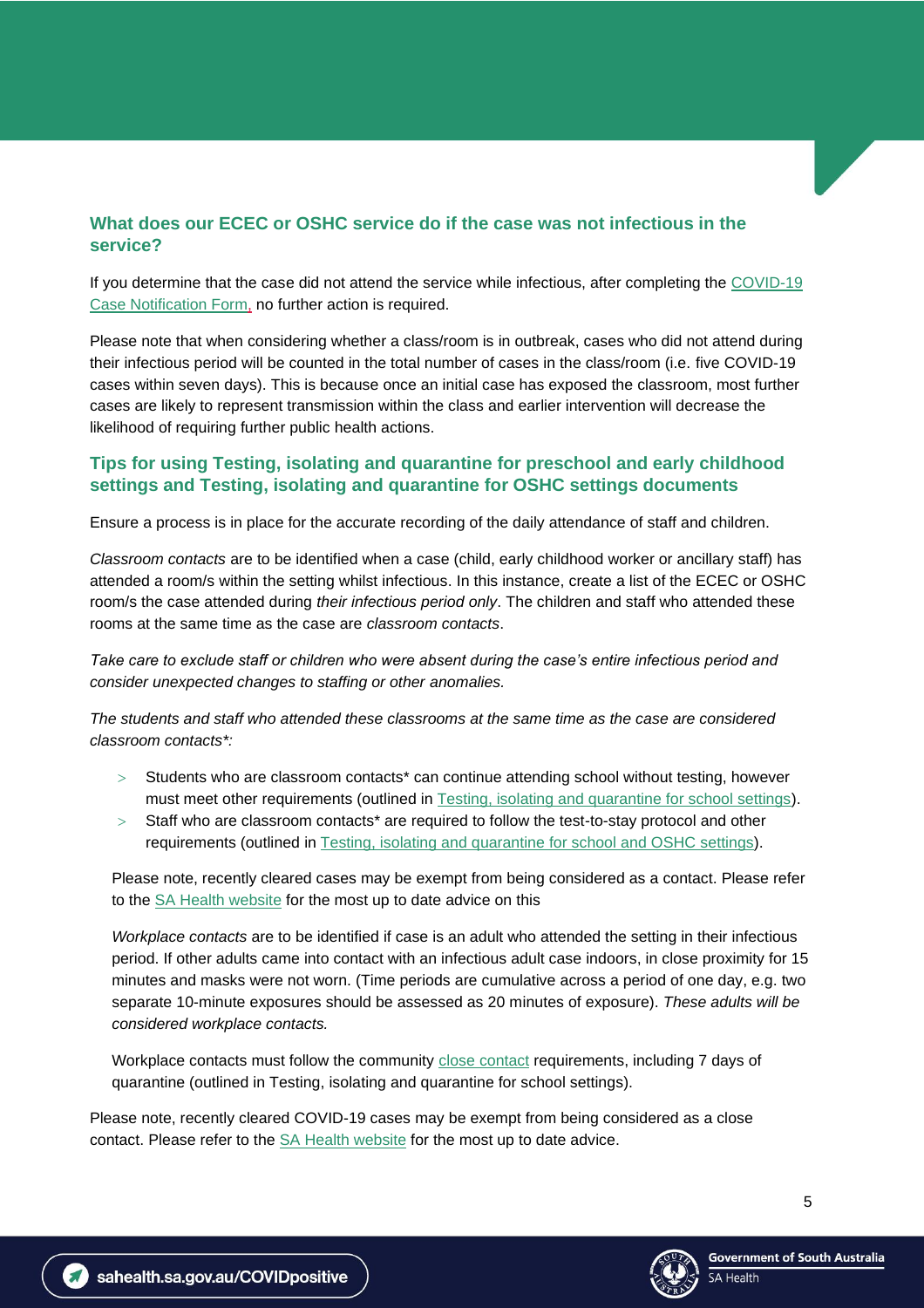## <span id="page-5-0"></span>**Is the ECEC or OSHC service responsible for notifying the classroom contacts and workplace contacts?**

Yes. We have developed template letters that your service can consider using:

- Child ECEC/OSHC classroom contact
- Child 'COVID-19 Outbreak Plan' letter template (PCR Testing)
- Child 'COVID-19 Outbreak Plan' letter template (PCR and Circuit Breaker)
- Child 'COVID-19 Outbreak Plan' letter template (Circuit Breaker ONLY)
- > [Staff 'classroom contact' letter template](#page-16-0)
- > [Staff 'workplace contact' letter template](#page-17-0)
- > Staff 'COVID-19 Outbreak Plan' letter template (PCR Testing)
- > Staff 'COVID-19 Outbreak Plan' letter template (PCR and Circuit Breaker)
- > Staff 'COVID-19 Outbreak Plan' letter template (Circuit Breaker ONLY)

#### <span id="page-5-1"></span>**When can classroom or workplace contacts return to our ECEC or OSHC service?**

Return to service guidelines for classroom or workplace contacts are outlined for ECEC in the [Testing,](https://www.education.sa.gov.au/sites/default/files/preschool-early-childhood-settings-testing-isolating-and-qurantining-a3-placemat.pdf)  [isolating and quarantining for preschool and early childhood settings,](https://www.education.sa.gov.au/sites/default/files/preschool-early-childhood-settings-testing-isolating-and-qurantining-a3-placemat.pdf) and for OSHC in Testing, isolating [and quarantining for school and OSHC settings.](https://www.education.sa.gov.au/sites/default/files/school-settings-testing-isolating-and-qurantining-a3-placemat.pdf) Details are also provided to contacts in the [letter](#page-12-0) templates in this document below.

Importantly, any symptomatic person must obtain a PCR test and can only return to the service when they receive a negative result and symptoms have resolved. If the person is a close contact from outside the ECEC or OSHC, they must follow the current [close contact](https://www.sahealth.sa.gov.au/wps/wcm/connect/public+content/sa+health+internet/conditions/infectious+diseases/covid-19/testing+and+tracing/close+contacts) rules.

In summary**:**

- For ECEC/OSHC services, asymptomatic children who are classroom contacts are encouraged to continue attending the service.
- Asymptomatic adults who are classroom contacts can return on a test-to-stay protocol, involving a daily negative RAT (prior to commencement of their shift) for seven days from last exposure to the case.
- $>$  Workplace contacts must comply with the requirements of a community [close contact,](https://www.sahealth.sa.gov.au/wps/wcm/connect/public+content/sa+health+internet/conditions/infectious+diseases/covid-19/testing+and+tracing/close+contacts) which includes seven days quarantine, an initial test and followed by a Day 6 test.
- $>$  For any symptomatic person, they must obtain a PCR test when their symptoms develop and can only return to the service when they receive a negative result.
- $>$  Previously recovered cases (staff or child) are not considered as a contact for a defined period after being cleared from isolation; hence, the staff/child may continue attending the service providing they are asymptomatic and are not required to obtain testing.

### <span id="page-5-2"></span>**A staff member or child has recently been cleared as a COVID-19 case. Are they required to test or quarantine?**

Recently cleared COVID-19 cases are not required to quarantine or test for a specific period of time *after* their release from isolation. Please refer to the [SA Health website](https://www.sahealth.sa.gov.au/wps/wcm/connect/public+content/sa+health+internet/conditions/infectious+diseases/covid-19/testing+and+tracing/close+contacts) for the most up to date advice. The advice can be found on the website under the subheading *'What if I have already had COVID-19 and I am notified I am a close contact*?'. If you have COVID-19 symptoms during this time, you should remain at home.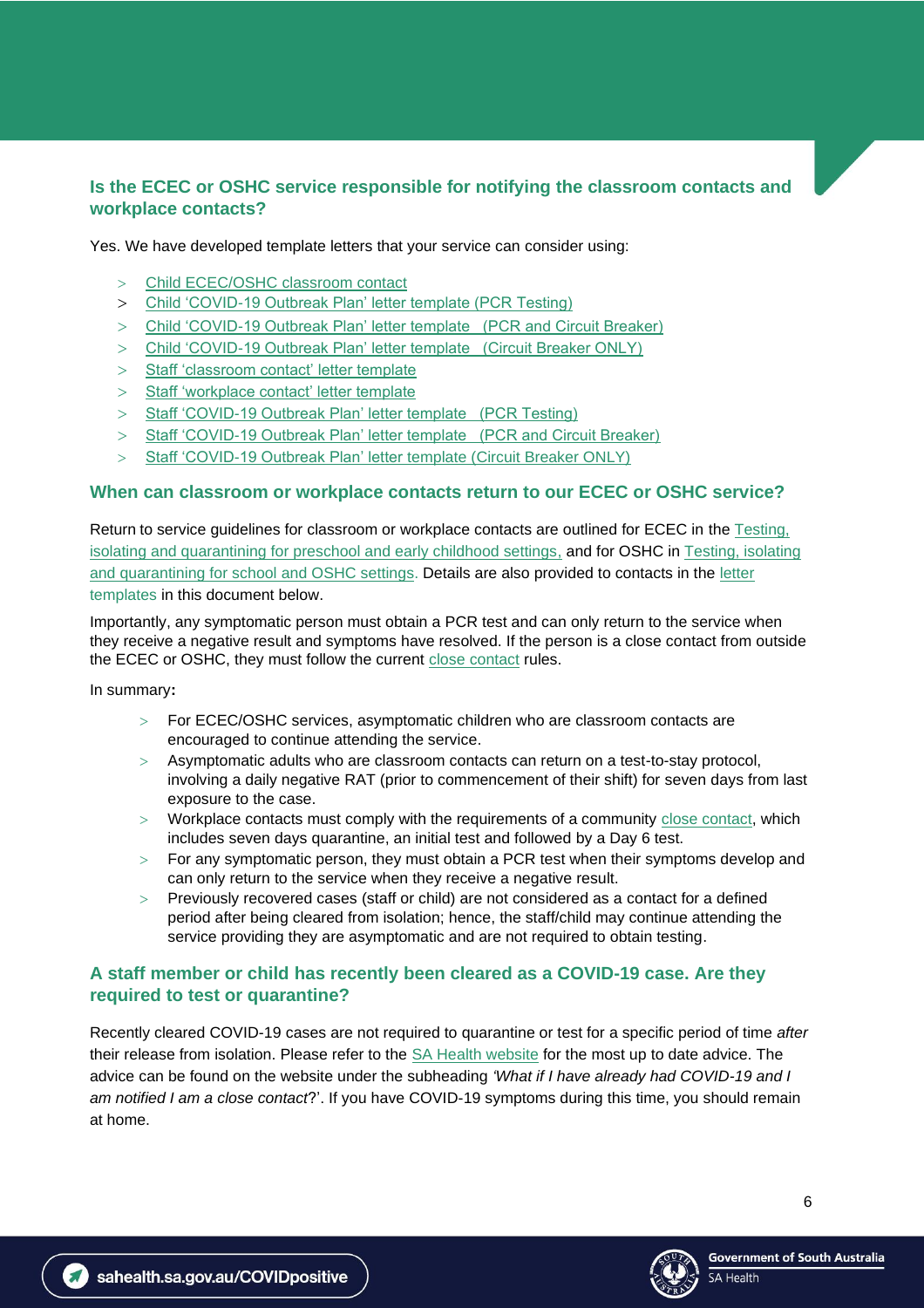## <span id="page-6-0"></span>**What happens if ECEC or OSHC staff or children are exposed to COVID-19 outside of the service?**

Staff and children who are exposed to COVID-19 outside of an ECEC or OSHC service must follow the community [close contact](https://www.sahealth.sa.gov.au/wps/wcm/connect/public+content/sa+health+internet/conditions/infectious+diseases/covid-19/testing+and+tracing/close+contacts) definition and rules. They cannot be considered a classroom or workplace contact.

#### <span id="page-6-1"></span>**When can a COVID-19 case return to the school?**

Cases can return to your service seven full days after their positive test. The day the positive swab was taken is Day 0 and children / staff can return to the service on Day 8.

For example, if a case had a positive swab taken on 1<sup>st</sup> March (Day 0) they can return to school on the 9 March (Day 8).

#### <span id="page-6-2"></span>**What cleaning is required after an infectious case has attended our ECEC or OSHC service?**

The service must be cleaned following attendance of a confirmed case. Routine cleaning practices using disinfectant are adequate. SA Health does not require that a specialist cleaning company be used.

## <span id="page-6-3"></span>**How do we inform SA Health?**

### <span id="page-6-4"></span>**Is our government ECEC or OSHC service required to notify of a COVID-19 case in our service to the Department for Education?**

Yes. Government services are required to notify the Department for Education.

#### <span id="page-6-5"></span>**How does my government service notify a COVID-19 case in the service to the Department for Education?**

The Department for Education will inform services of their notification process.

#### <span id="page-6-6"></span>**Is our non- government service required to notify of a COVID-19 case to SA Health?**

Yes. If a COVID-19 case has been in your service, you are required to provide an update to SA Health using the [COVID-19 Case Notification Form.](https://www.sahealth.sa.gov.au/wps/wcm/connect/public+content/sa+health+internet/conditions/infectious+diseases/covid-19/business+and+industry/childcare%2c+schools+and+higher+education+covid-19+health+advice) You are required to provide this updated form every seven days (when new cases have been notified to your service).

#### <span id="page-6-7"></span>**How does our non-government ECEC or OSHC notify of a COVID-19 case in our service to SA Health?**

If you are a non-government ECEC or OSHC, use this COVID-19 Case [Notification Form](https://www.sahealth.sa.gov.au/wps/wcm/connect/public+content/sa+health+internet/conditions/infectious+diseases/covid-19/business+and+industry/childcare%2c+schools+and+higher+education+covid-19+health+advice) to notify SA Health when a COVID-19 case attended your service. You are required to provide this updated [COVID-](https://www.sahealth.sa.gov.au/wps/wcm/connect/public+content/sa+health+internet/conditions/infectious+diseases/covid-19/business+and+industry/childcare%2c+schools+and+higher+education+covid-19+health+advice)[19 Case Notification Form](https://www.sahealth.sa.gov.au/wps/wcm/connect/public+content/sa+health+internet/conditions/infectious+diseases/covid-19/business+and+industry/childcare%2c+schools+and+higher+education+covid-19+health+advice) every seven days or when your school identifies an outbreak in a single class/room. In the event of an outbreak, you are required to email an update using the [COVID-19 Case](https://www.sahealth.sa.gov.au/wps/wcm/connect/public+content/sa+health+internet/conditions/infectious+diseases/covid-19/business+and+industry/childcare%2c+schools+and+higher+education+covid-19+health+advice)  [Notification Form](https://www.sahealth.sa.gov.au/wps/wcm/connect/public+content/sa+health+internet/conditions/infectious+diseases/covid-19/business+and+industry/childcare%2c+schools+and+higher+education+covid-19+health+advice) within 24 hours of the service undertaking a public health action.

We suggest the [COVID-19 Case Notification Form](https://www.sahealth.sa.gov.au/wps/wcm/connect/public+content/sa+health+internet/conditions/infectious+diseases/covid-19/business+and+industry/childcare%2c+schools+and+higher+education+covid-19+health+advice) is completed by a staff member during the initial phone call (i.e., at the time the parent/guardian notifies the school their child is a COVID-19

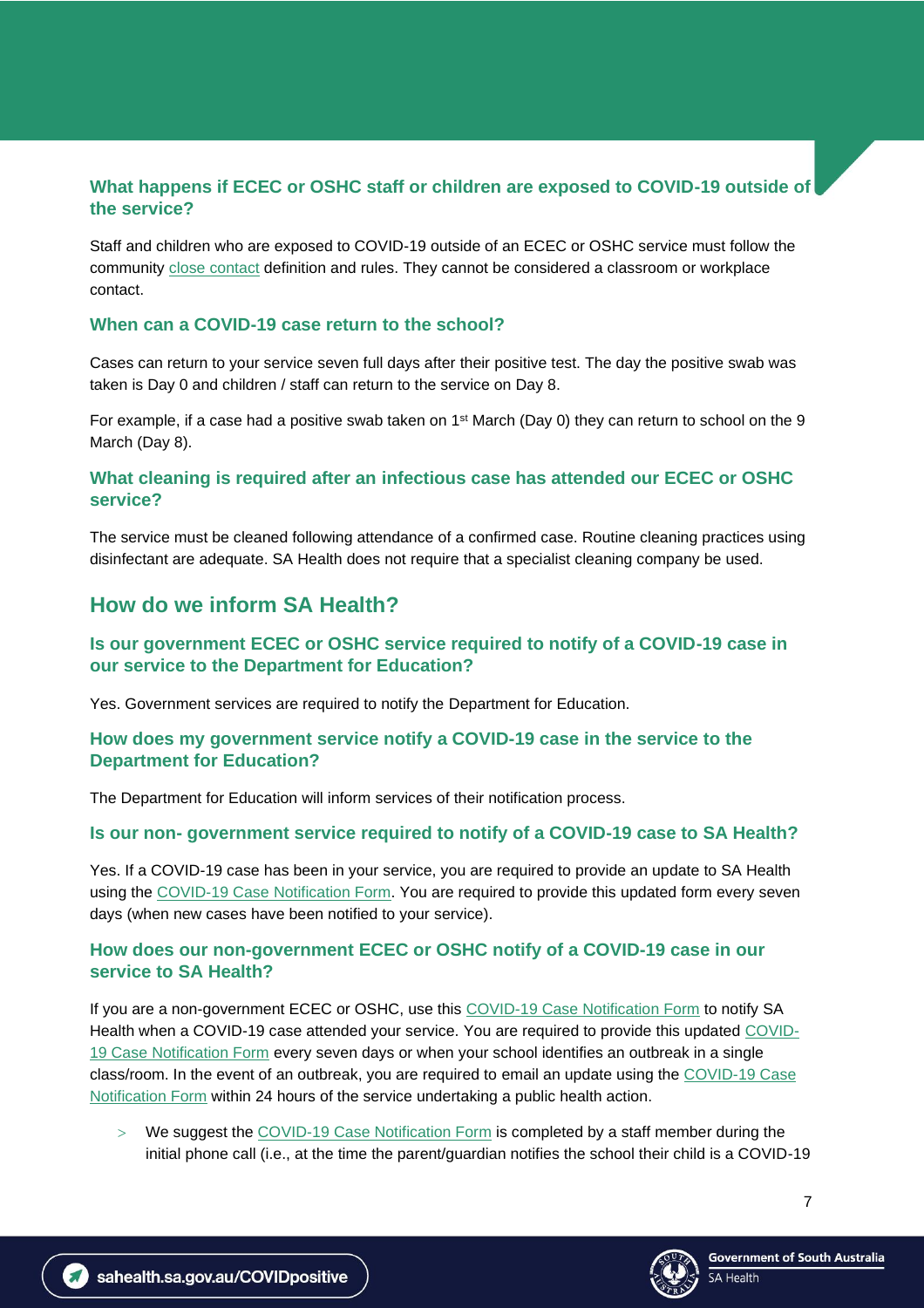case). If the case is a staff member, schools can consider providing the case with the COVID-19 Case Notification Form for self-completion and return to the school.

Schools email the completed COVID-19 Case Notification Form (Microsoft Excel format) to SA Health via [health.coronavirusenquiries@sa.gov.au](mailto:health.coronavirusenquiries@sa.gov.au) with the subject line: 'Education case, <name of school>, <suburb of school>'. It is vital you use this subject line so SA Health can appropriately prioritise your notification. SA Health will acknowledge receipt of the COVID-19 Notification Form but will only contact the school if we identify significant transmission.

# <span id="page-7-0"></span>**We have more than one case in a class/room. What do we do?**

#### <span id="page-7-1"></span>**When is an outbreak in a class/room declared and considered over?**

An outbreak is declared when there are five or more cases in a single classroom in a seven day period.

An outbreak is considered over when seven days have passed since the last positive case has been detected (using the date the positive swab was collected).

#### <span id="page-7-2"></span>**A class has had five or more cases in a single class/room. What do we do?**

Public health actions are recommended but not mandated. This advice should be applied to classroom contacts in schools, ECEC and OSHC services. This advice is not intended for students/children or staff identified as workplace contacts. Cases are required to isolate for seven days and follow instructions from SA Health.

When considering whether a class/room is in outbreak, cases who did not attend during their infectious period will be counted in the total number of cases in the class/room. This is because once an initial case has exposed the classroom, most further cases are likely to represent transmission within the class and earlier intervention will decrease the likelihood of requiring further public health actions.

If the school identifies five COVID-19 cases (regardless of whether or not they have attended during their infectious period) in a single class/room within seven days (using the date each positive swab was collected), then you should inform parents/guardians of the number of cases in the class/room and implement the following:

• Staff and children remaining in the class/room obtain an initial PCR test. Children can attend ECEC/OSHC whilst awaiting their result if they are not experiencing COVID-19 symptoms. Staff can continue to attend on a RAT test-to-stay regime (if applicable).

The aim of this action is to actively find and remove infectious case/s from the class/room, while minimising disruption to learning and care.

- Please notify SA Health within 24 hours of the cases and actions taken via the COVID-19 Case [Notification Form.](https://www.sahealth.sa.gov.au/wps/wcm/connect/public+content/sa+health+internet/conditions/infectious+diseases/covid-19/business+and+industry/childcare%2c+schools+and+higher+education+covid-19+health+advice)
- If the ECEC/OSHC service identifies that the initial PCR tests resulted in at least **a further five cases**, the service can consider a circuit breaker where the class/room is closed for three school days. Staff and children obtain a second PCR test prior to returning to the class/room. The aim of this action is to reduce transmission by stopping students interacting in the class/room. If the ECEC/OSHC identifies that the initial PCR tests resulted in a further four or fewer cases, no further action is required.

The aim of this action is to reduce transmission by stopping children interacting in the class/room

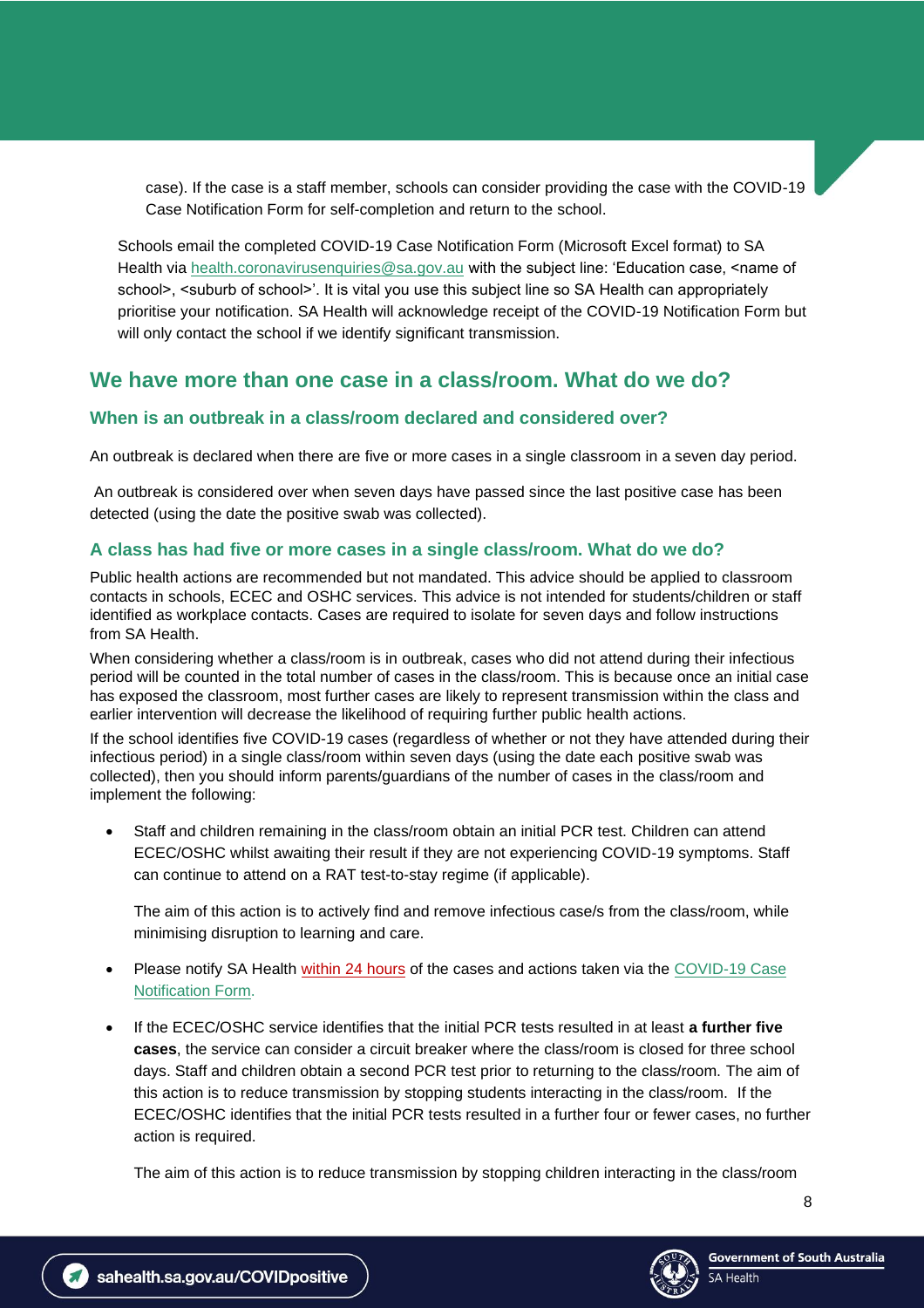- Asymptomatic children of essential workers/at-risk children may continue to attend at the service's discretion and on a RAT test-to-stay regime.
- Recently cleared COVID-19 cases are not required to quarantine or test for a specific period of time after their release from isolation. Please refer to the [SA Health Website](https://www.sahealth.sa.gov.au/wps/wcm/connect/public+content/sa+health+internet/conditions/infectious+diseases/covid-19/testing+and+tracing/close+contacts) for the most up to date advice on this. During this period for which they are exempt from being classified as contacts they are also able to attend ECEC/OSHC during circuit breakers and are not required to test, however should stay home if they have symptoms of COVID-19

*Example 1: The school was notified on Monday 14 March of six positive cases in Class 1, with the six positive tests having been taken over a seven day period. On Monday 14 March the school informed Class 1 that a PCR test was to be undertaken by all children in that class by the end of Tuesday 15 March. On Wednesday 16 March, the school received notification that a further six cases had been identified in Class 1. The school then implemented a circuit breaker for Class 1 starting on Thursday 17 March and finishing on Monday 21 March. The children of Class 1 could return to the classroom on the Tuesday 22 March.*

*Example 2: The school was notified on Friday 11 March that Class 2 had eight children test positive over a seven day period. The children of Class 2 were requested to obtain a PCR test over the weekend. On Monday 14 March, the school received notification of a further four positive cases in Class 2. Given Class 2 identified four or fewer cases on the class PCR testing, no further action was required.*

## <span id="page-8-0"></span>**We have ten cases within a class/room but have not yet implemented a PCR test. Should we implement a circuit breaker while seeking a PCR test?**

If a class/room has ten cases prior to the conducting initial PCR test, the ECEC/OSHC can implement a circuit breaker immediately.

## <span id="page-8-1"></span>**Our service works with vulnerable children (e.g. immunosuppressed, disabled, Aboriginal or Torres Strait Islander Community, remote location). We have had a single case, what should we do?**

Some children or their local communities are more vulnerable to the impact of COVID-19. SA Health would like to be notified immediately and will assess the risk when you have a case in a class/room in the following situations:

- Classes/rooms with vulnerable children (e.g., immunosuppressed, living with a disability)
- Vulnerable populations (e.g., remote communities)

Upon identifying the exposure of a vulnerable child or group (as defined above) to COVID-19 within your setting, please update the [COVID-19 Case Notification Form](https://www.sahealth.sa.gov.au/wps/wcm/connect/public+content/sa+health+internet/conditions/infectious+diseases/covid-19/business+and+industry/childcare%2c+schools+and+higher+education+covid-19+health+advice) with the relevant details and email (Microsoft Excel format) to SA Health via *[health.coronavirusenquiries@sa.gov.au](mailto:health.coronavirusenquiries@sa.gov.au)* with the subject line: 'Education Case\_VULNERABLE EXPOSURE, <name of service>, <suburb of service>'. It is vital you use this subject line so SA Health can appropriately prioritise your notification.

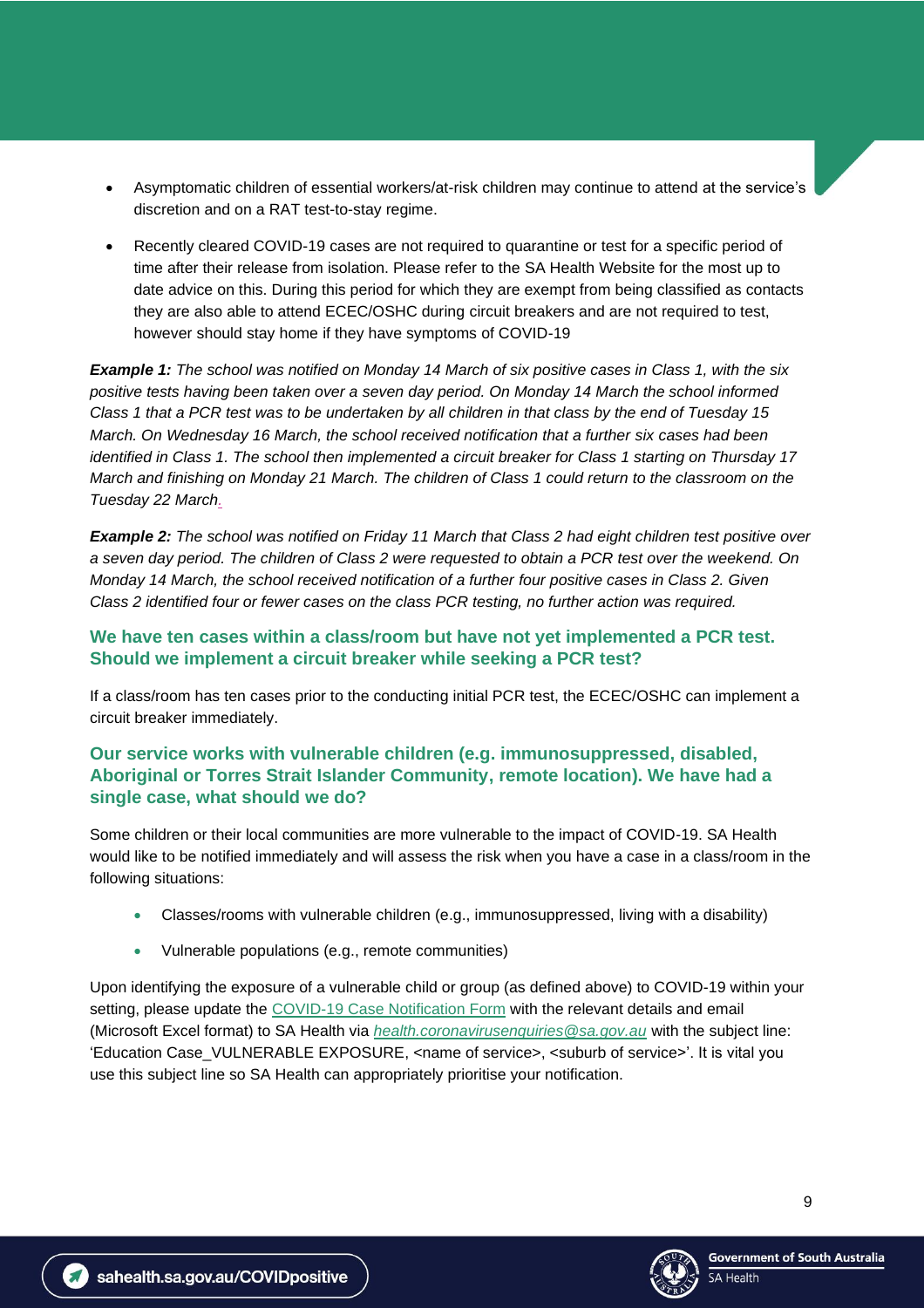## <span id="page-9-0"></span>**Our service is in a remote/regional area, with limited access to PCR testing. What should we do?**

If your service is in a regional remote area and has limited access to PCR testing, as required to undertake the public health actions described above, SA Health will be able to provide advice or assistance in accessing PCR testing.

Please contact SA Health via *[health.coronavirusenquiries@sa.gov.au](mailto:health.coronavirusenquiries@sa.gov.au)* with the subject line: 'Education Vulnerable Exposure, <name of service>, <suburb of service>'. It is vital you use this subject line so SA Health can appropriately prioritise your notification.

#### <span id="page-9-1"></span>**Does our service need to purchase an air purifier?**

SA Health recommends that facilities review room ventilation (i.e., are all available doors and windows fully open, as appropriate for weather) and consider the use of an Air Purifier with HEPA filter in outbreak situations for seven days after the last positive case was detected. However, the evidence regarding how effectively Air Purifiers decrease transmission in COVID outbreaks is still unclear. If an Air Purifier is readily available and can be situated safely, it can be used as an additional tool in an outbreak setting. Please follow the manufactures instruction for guidance on how to ensure the use of the device is maximised. Additionally, SA Health recommends improving ventilation in the class/room by keeping windows/doors fully open, where possible.

# <span id="page-9-2"></span>**A member of our ECEC/OSHC community has reported COVID-19 symptoms. What do we do?**

#### <span id="page-9-3"></span>**A child or staff member reports symptoms. What are their requirements?**

Any person with COVID-19 symptoms should remain or immediately go home and get a PCR test at a [COVID-19 testing clinic.](https://www.sahealth.sa.gov.au/wps/wcm/connect/public+content/sa+health+internet/conditions/infectious+diseases/covid-19/testing+and+tracing/covid-19+clinics+and+testing+centres/covid-19+clinics+and+testing+centres)

### <span id="page-9-4"></span>**A child or staff member has symptoms but has not had a PCR test. When can they return to the service?**

If a child or staff member experiencing COVID-19 symptoms does not have a PCR test, they should be excluded from the centre for seven days or until they receive a negative PCR result and the symptoms have resolved.

### <span id="page-9-5"></span>**A child has persistent mild symptoms of runny nose or dry cough. When can they return to the service?**

Children with COVID-19 symptoms require a PCR test and receipt of a negative result before return to the service can be considered. They should not attend while unwell. This is to limit the spread of both COVID-19, and other infections, within the service. They should not attend while unwell. If a child has returned a negative COVID-19 PCR test but continues to experience a persistent cough or runny nose, the child can return at the discretion of the service. The duration of time that elapses before a child with lingering symptoms is deemed well enough to return will vary, however a good rule of thumb is a minimum of five days (at the discretion of the service). Children who have had complete resolution of symptoms and a negative PCR test can return at any time. Any change or worsening symptoms will require repeat COVID-19 testing.

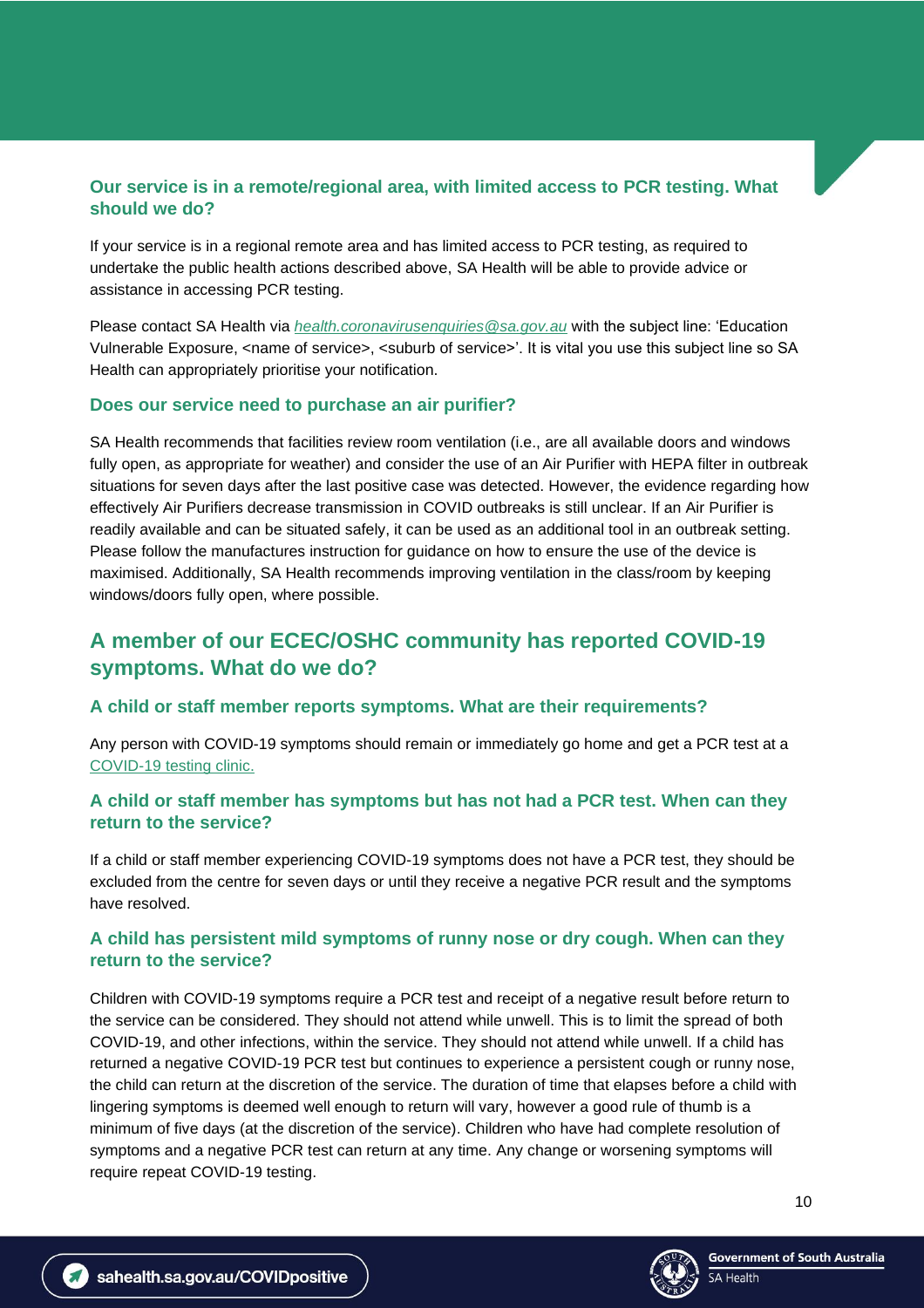Please see the following [fact sheet](https://www.sahealth.sa.gov.au/wps/wcm/connect/public+content/sa+health+internet/conditions/infectious+diseases/common+cold/common+cold+-+including+symptoms+treatment+and+prevention) regarding the infectious period for the common cold.

*e.g., Eliza, aged 2, developed a runny nose on Saturday 12 March. She had a COVID-19 PCR test that morning, which was negative. Eliza was otherwise well and able to eat, drink and play. Her runny nose significantly improved over the following five days; however, she still had a lingering clear runny nose. She returned to childcare on Thursday. The lingering runny nose resolved five days later.*

*e.g., Robbie, aged 7, developed symptoms of cough, runny nose and fever on Monday 21 March. His COVID-PCR was negative. After seven days all symptoms had resolved except for a persistent dry cough. Michael was able return to school on Monday 28th March. His post viral cough resolved after a further 10 days.*

#### <span id="page-10-0"></span>**A child has a condition that presents with similar symptoms to COVID-19. When can they return to the service?**

For children who are experiencing seasonal allergic rhinitis, asthma or other conditions which can present with similar symptoms to COVID-19, an initial negative COVID-19 PCR test is required prior to returning to the service. If there is a change or worsening of usual symptoms, a repeat COVID-19 test should be performed. The child should seek review from their GP to determine if further management can improve their condition. For example, a child with a persistent dry cough due to asthma should have review of their asthma management.

## <span id="page-10-1"></span>**How do we contact SA Health if we need assistance?**

#### <span id="page-10-2"></span>**Is there someone we can contact if we have any questions or concerns?**

Yes. SA Health has a specialist Education Outbreak Response team to deal with the specific needs of education and care services.

#### <span id="page-10-3"></span>**When should we contact the SA Health Education Outbreak Response team?**

ECEC and OSHC services should contact the SA Health Education Outbreak Response team for assistance when there is:

- A single case in a class/room with vulnerable children (e.g. a class for children with a disability)
- A single case in an ECEC/OSHC with a high proportion of children from a vulnerable community (e.g., children that identify as Aboriginal or Torres Strait Islander) as outlined above
- Other concerns or requests for assistance

Government services should contact the Department of Education in these circumstances. The Department for Education will liaise with SA Health.

#### <span id="page-10-4"></span>**How can we contact the SA Health Education Outbreak Response team?**

Government services should initially contact the Department for Education, who will escalate any questions or queries to SA Health.

All other services email SA Health Education Outbreak Response team via *[health.coronavirusenquries@sa.gov.au](mailto:health.coronavirusenquries@sa.gov.au)* with the subject line: '*Request for assistance\_Education Case, <insert name of school>, <insert suburb of school>'.*



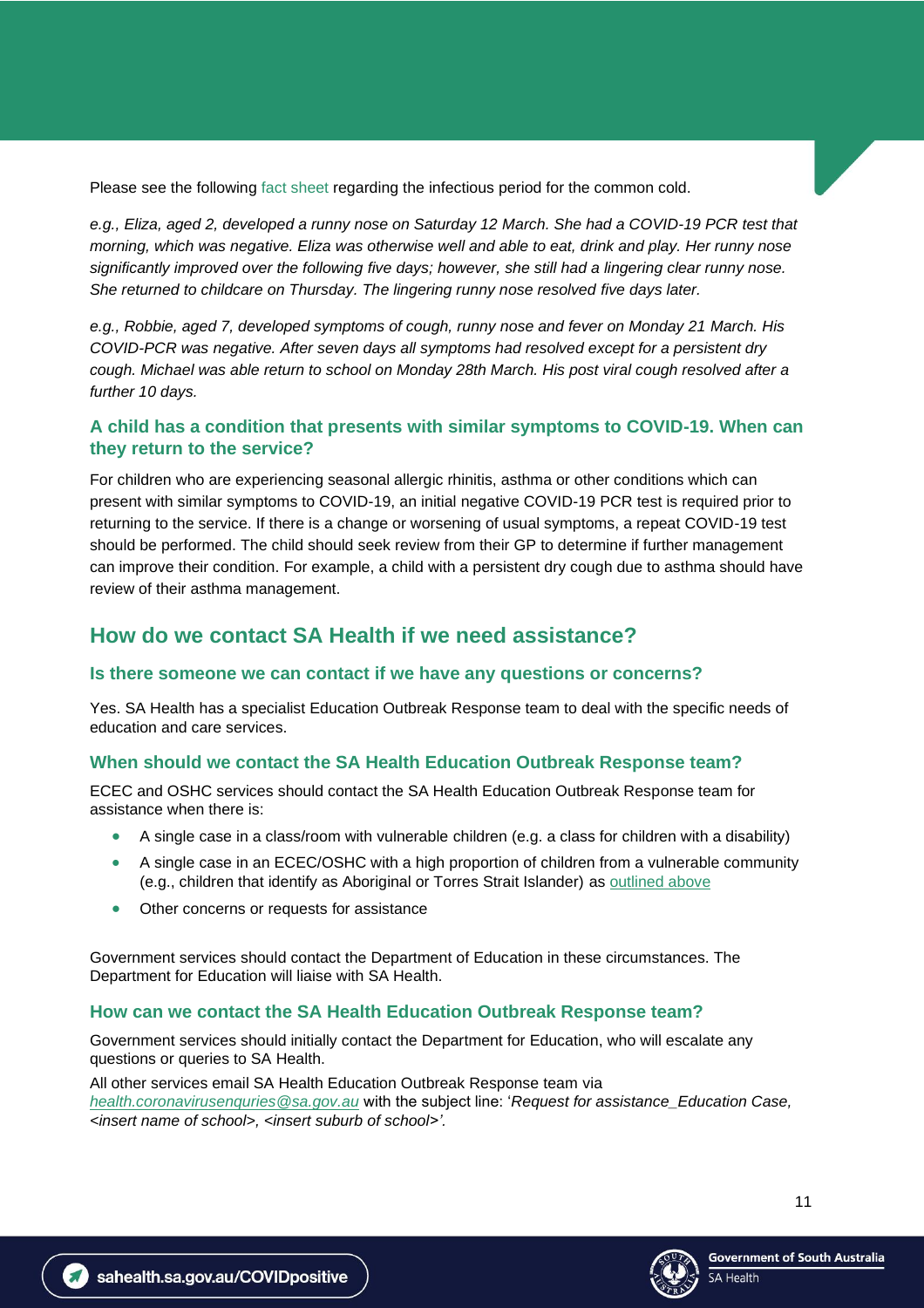# <span id="page-11-0"></span>**SA Health Letter Templates**

## <span id="page-11-1"></span>**Child 'classroom contact' letter template**

[Insert ECEC/OSHC Letterhead] Dear Parent or Caregiver

#### **Re: COVID-19 at <name of ECEC/OSHC service>**

Our <name of ECEC/OSHC > was advised on <date> that a member of our community has tested positive to COVID-19. Your child has been identified as a classroom contact of this case from their attendance on following dates <insert all dates case attended while infectious. If your child is a recently cleared COVID-19 case they will not be considered close or classroom contacts for a period after being cleared as a positive case as specified on the [SA Health website](https://www.sahealth.sa.gov.au/wps/wcm/connect/public+content/sa+health+internet/conditions/infectious+diseases/covid-19/testing+and+tracing/close+contacts) – they may continue to attend the service and are not required to obtain testing. If your child is a recently cleared COVID-19 case they will not be considered close or classroom contacts for a period after being cleared as a positive case as specified on the [SA Health website](https://www.sahealth.sa.gov.au/wps/wcm/connect/public+content/sa+health+internet/conditions/infectious+diseases/covid-19/testing+and+tracing/close+contacts) – they may continue to attend the service and are not required to obtain testing.

Your child should continue to attend <name of ECEC/OSHC >, however you must monitor for symptoms for 14 days. You, the parent/guardian, are responsible for ensuring that your child is not experiencing COVID-19 symptoms prior to their attendance each day.

If your child develops any symptoms such as a fever, cough, sore throat, shortness of breath, runny nose, loss of smell/taste, muscle/joint pains, diarrhoea, nausea/vomiting or extreme tiredness, please:

- Obtain a PCR test (You can find your nearest COVID-19 testing clinic [here\)](https://www.sahealth.sa.gov.au/wps/wcm/connect/public+content/sa+health+internet/conditions/infectious+diseases/covid-19/testing+and+tracing/covid-19+clinics+and+testing+centres/covid-19+clinics+and+testing+centres); and
- Inform the <ECEC/OSHC> and keep your child at home until you receive confirmation that the test is negative, and their symptoms have resolved. If your child experiences lingering symptoms after a negative PCR test, please discuss with your service's Director or leadership team.

If your child tests positive, s/he is a COVID-19 case, must remain isolated for 7 days and must follow SA Health instructions.

For 7 full days after the last date your child was exposed (on <insert date>), SA Health recommends your child should:

- Avoid attendance at extracurricular activities other than those that occur at the index service. Common sense and discretion can be applied at the individual level, and to help in decision making in this regard, please consider the following:
	- $\circ$  Outdoor extracurricular activities with no contact pose lowest risk, and indoor extracurricular activities with close contact pose higher risk
	- $\circ$  A child who is a classroom contact in a class which has not escalated to an outbreak is welcome to engage in extracurricular activities, particularly those that are outdoors
	- $\circ$  A child who is a classroom contact in a room where there is a more significant outbreak (e.g. five cases in a seven day period) should not participate in extracurricular activities in most instances until the outbreak has been contained
	- $\circ$  In all circumstances, a person with COVID-19 symptoms should not engage in extracurricular activities and should get a COVID-19 PCR test

For 14 full days after the last date your child was exposed SA Health recommends your child should:

- o Avoid COVID-19 Management Plan events
- o Avoid high-risk setting (e.g. aged care, disability care, healthcare)

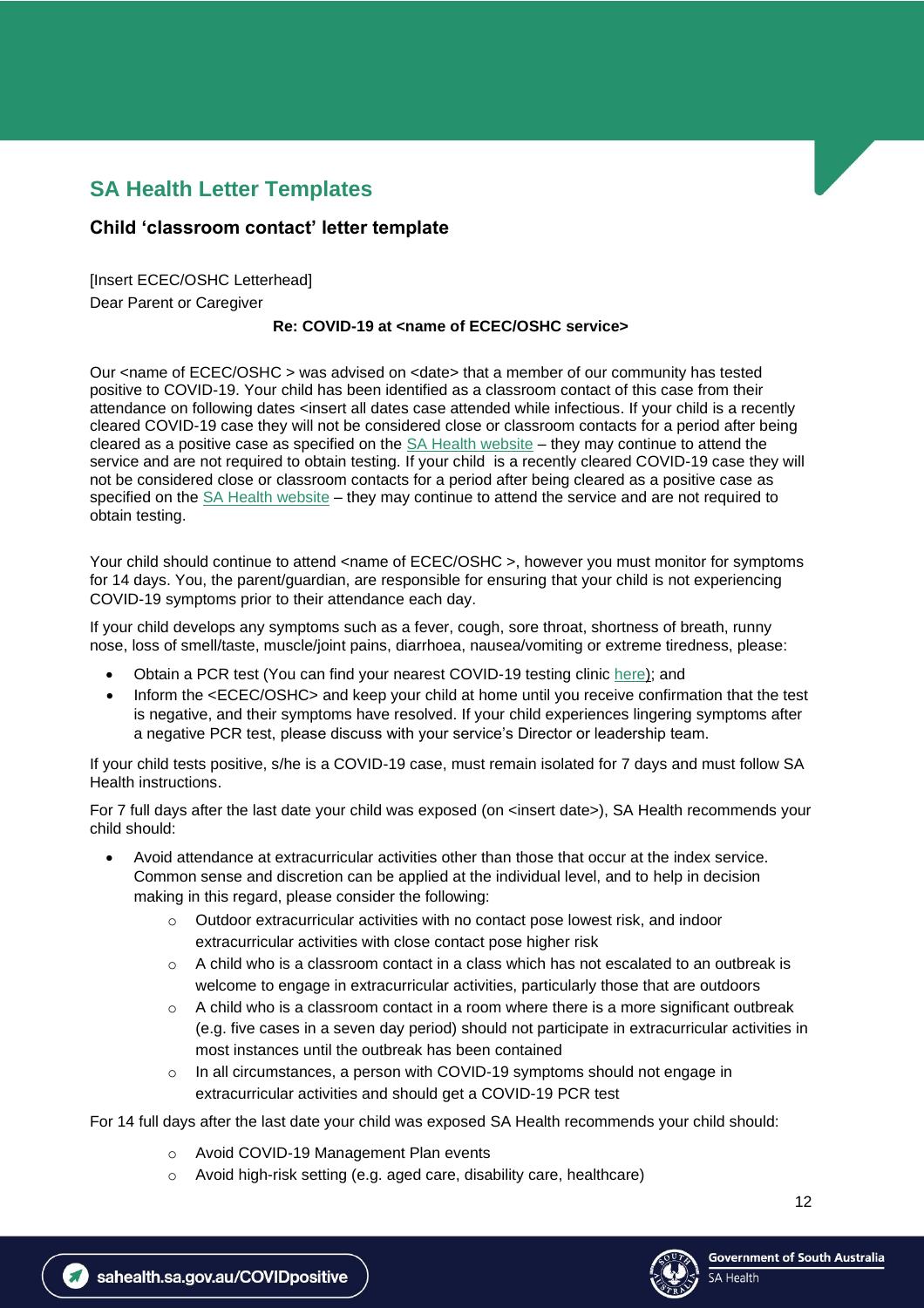- $\circ$  Avoid non-essential activities with high transmission risk (e.g., many people, inside, in close contact)
- o Avoid contact with vulnerable people (elderly, pregnant women, people with chronic health problems) unless it is your immediate family
- o Avoid shared spaces and maintain physical distancing, where possible

The safety and wellbeing of our children and staff is paramount. While we recognise this can be disruptive and inconvenient for many families it is important that we follow SA Health advice and take all necessary precautions to minimise the risk of further transmission within our community.

Yours sincerely

<insert name> <insert name of ECEC>

<span id="page-12-0"></span><insert date>

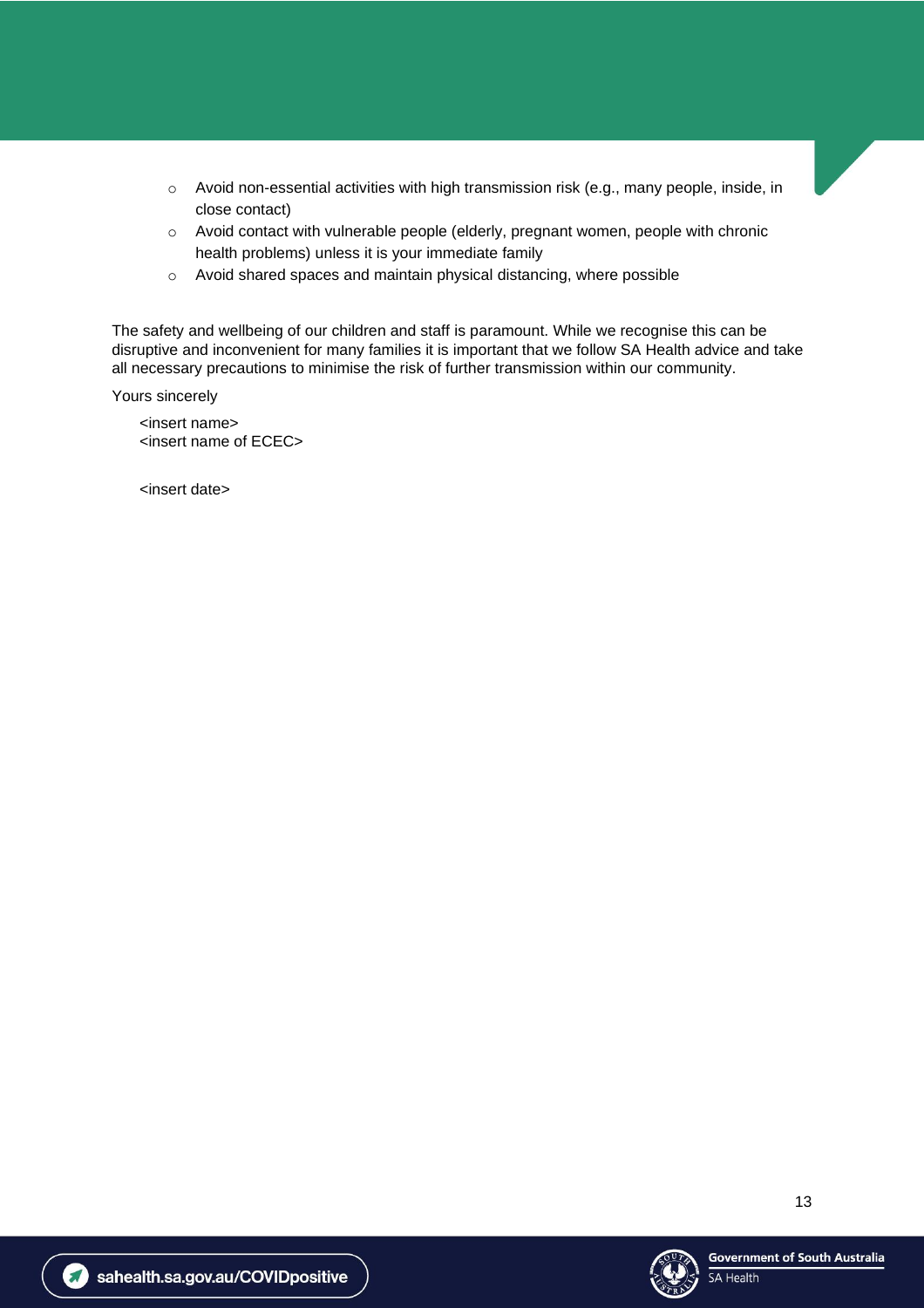# <span id="page-13-0"></span>**Child 'COVID-19 Outbreak Plan' letter template (PCR Testing)**

[Insert ECEC/OSHC Letterhead]

Dear Parent or Caregiver

#### **Re: COVID-19 Outbreak at <name of ECEC/OSHC service>**

As of <date>, <class/room> at <name of ECEC/OSHC > has identified <number of cases > within the class/room.

As per the SA Health guidance for COVID-19 outbreaks within educational settings, we are advising that all children within <class/room> seek a PCR test at their earliest convenience. Children are able to attend the service while awaiting their PCR results, providing they do not have COVID-19 symptoms. The aim of this action is to actively find and remove infectious case/s from the class/room while minimising disruption to learning and care. Children must not attend <name of ECEC or OSHC> if they develop any symptoms such as a fever, cough, sore throat, shortness of breath, runny nose, loss of smell/taste, muscle/joint pains, diarrhoea, nausea/vomiting or extreme tiredness. If they develop these symptoms, please:

- Obtain a PCR test at a COVID-19 testing clinic; and
- Call the < ECEC or OSHC> to let us know and remain at home until they receive a negative PCR test result, and their symptoms have resolved.
- If they test positive, they are a COVID-19 case, must remain isolated for 7 days and follow SA Health instructions.

Recently cleared COVID-19 cases will not be considered a close or classroom contact for a specified period of time, as per the [SA Health website.](https://www.sahealth.sa.gov.au/wps/wcm/connect/public+content/sa+health+internet/conditions/infectious+diseases/covid-19/testing+and+tracing/close+contacts) Recently cleared COVID-19 cases will not be considered a close or classroom contact for a specified period of time, as per the [SA Health website.](https://www.sahealth.sa.gov.au/wps/wcm/connect/public+content/sa+health+internet/conditions/infectious+diseases/covid-19/testing+and+tracing/close+contacts) They should not obtain a COVID-19 test but should stay home if they have any cold or flu like symptoms.

The safety and wellbeing of our children and staff is paramount. While we recognise this can be disruptive and inconvenient for many families it is important that we follow SA Health advice and take all necessary precautions to minimise the risk of further transmission within our community.

Yours sincerely

<insert name> <insert name of ECEC> <insert date>



14

sahealth.sa.gov.au/COVIDpositive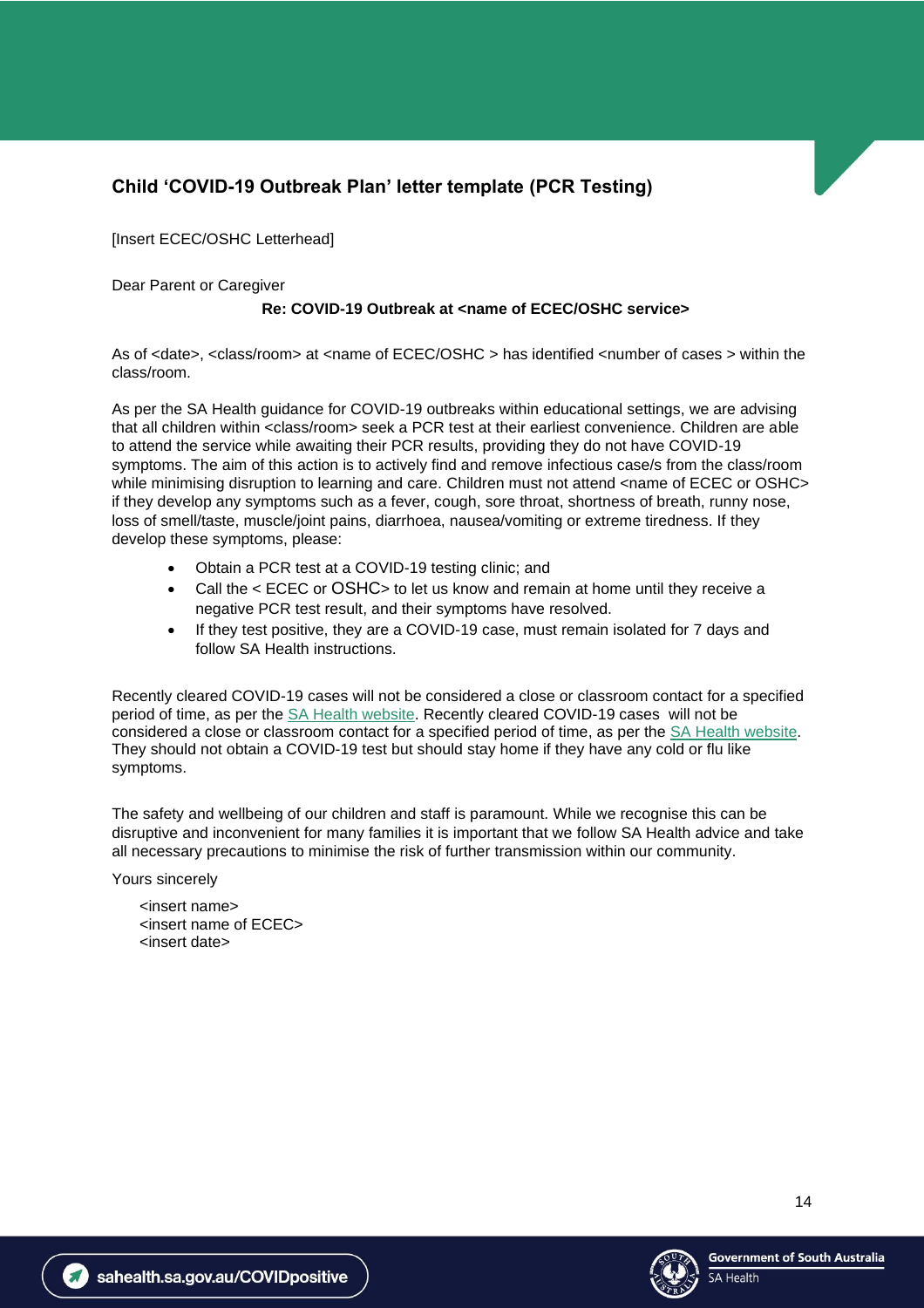# <span id="page-14-0"></span>**Child 'COVID-19 Outbreak Plan' letter template (PCR and Circuit Breaker)**

[Insert ECEC/OSHC Letterhead]

Dear Parent or Caregiver

### **Re: COVID-19 Outbreak at <name of ECEC/OSHC service>**

As of <date>, <class/room> at <name of ECEC/OSHC > has identified <number of cases > within the class/room.

As per the SA Health guidance for COVID-19 outbreaks within educational settings, we are advising that all children within <class/room> seek a PCR test at their earliest convenience. Children are able to attend the service while awaiting their PCR results, providing they do not have COVID-19 symptoms. The aim of this action is to actively find and remove infectious case/s from the class/room while minimising disruption to learning and care. Children must not attend <name of ECEC or OSHC> if they develop any symptoms such as a fever, cough, sore throat, shortness of breath, runny nose, loss of smell/taste, muscle/joint pains, diarrhoea, nausea/vomiting or extreme tiredness. If they develop these symptoms, please:

- Obtain a PCR test at a COVID-19 testing clinic; and
- Call the < ECEC or OSHC> to let us know and remain at home until they receive a negative PCR test result, and their symptoms have resolved.
- If they test positive, they are a COVID-19 case, must remain isolated for 7 days and follow SA Health instructions.

Recently cleared COVID-19 cases will not be considered a close or classroom contact for a specified period of time, as per the [SA Health website.](https://www.sahealth.sa.gov.au/wps/wcm/connect/public+content/sa+health+internet/conditions/infectious+diseases/covid-19/testing+and+tracing/close+contacts) If so, they should not test but should stay home if they have any cold or flu like symptoms.

Please note that if we identify that the initial PCR tests results in **significant additional cases**, we will consider a circuit breaker where <class/room> will be closed for 3 school days. The aim of this action is to reduce transmission by stopping children interacting in the class/room.  $\mathbf{I}$ 

The safety and wellbeing of our children and staff is paramount. While we recognise this can be disruptive and inconvenient for many families it is important that we follow SA Health advice and take all necessary precautions to minimise the risk of further transmission within our community.

Yours sincerely

<insert name> <insert name of ECEC> <insert date>

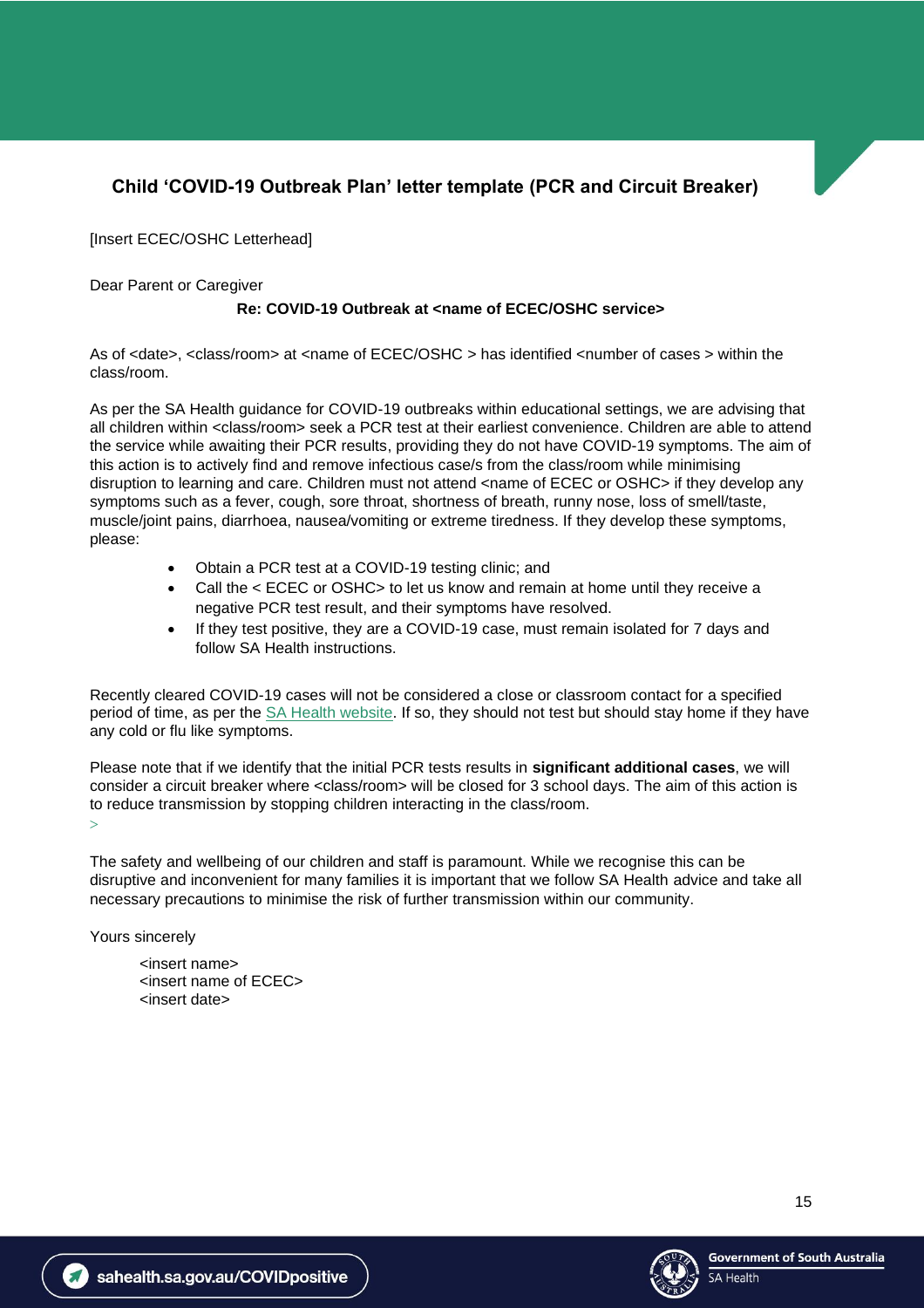# <span id="page-15-0"></span>**Child 'COVID-19 Outbreak Plan' letter template (Circuit Breaker ONLY)**

[Insert ECEC/OSHC Letterhead]

Dear Parent or Caregiver

#### **Re: COVID-19 Outbreak at <name of ECEC/OSHC service>**

As of <date>, <class/room> at <name of ECEC/OSHC > has identified <number of cases > within the class/room.

As per the SA Health guidance for COVID-19 outbreaks within educational settings, we are implementing a circuit breaker where <class/room> will be closed for 3 school days. The aim of this action is to reduce transmission by stopping children interacting in the class/room.

Children are not to attend the facility for 3 school days. This will commence on <insert circuit breaker start date > and end on < insert circuit breaker end date >. Children will be able to return on to the service day after the circuit breaker end date. A negative PCR test is required to return to the service. Children must not attend <name of ECEC or OSHC> if they develop any symptoms such as a fever, cough, sore throat, shortness of breath, runny nose, loss of smell/taste, muscle/joint pains, diarrhoea, nausea/vomiting or extreme tiredness. If they develop these symptoms, please:

- Obtain a PCR test at a COVID-19 testing clinic; and
- Call the < ECEC or OSHC> to let us know and remain at home until they receive a negative PCR test result and their symptoms have resolved.
- If they test positive, they are a COVID-19 case, must remain isolated for 7 days and follow SA Health instructions.

Recently cleared COVID-19 cases will not be considered as close or classroom contacts for a specified period of time as per the [SA Health website.](https://www.sahealth.sa.gov.au/wps/wcm/connect/public+content/sa+health+internet/conditions/infectious+diseases/covid-19/testing+and+tracing/close+contacts) They are able to attend <ECEC/OSHC> during circuit breakers, are not required to test and should stay home if they have cold or flu like symptoms. The safety and wellbeing of our children and staff is paramount. While we recognise this can be disruptive and inconvenient for many families it is important that we follow SA Health advice and take all necessary precautions to minimise the risk of further transmission within our community.

Yours sincerely

<insert name> <insert name of ECEC> <insert date>

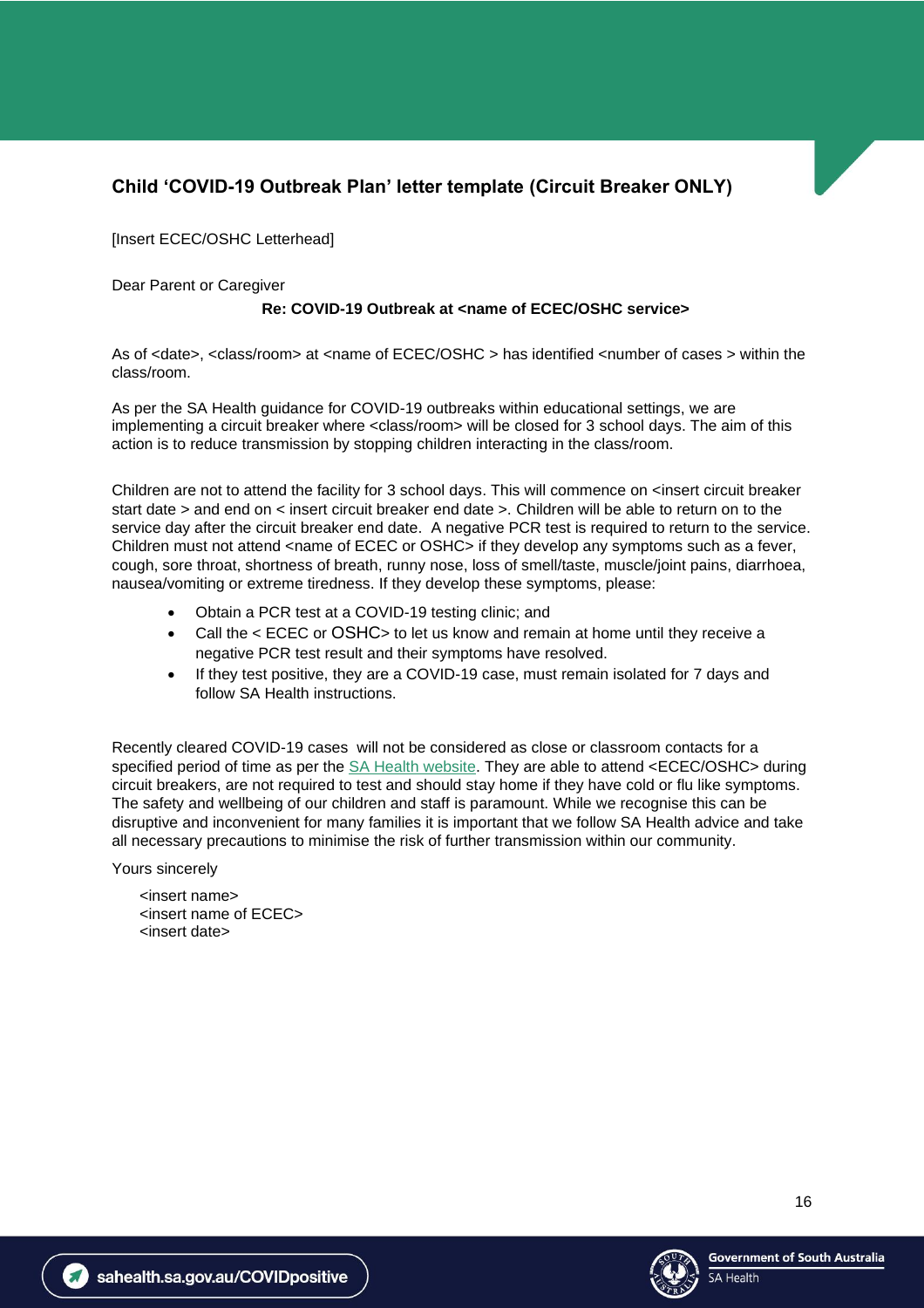## <span id="page-16-0"></span>**Staff 'classroom contact' letter template**

[Insert ECEC/OSHC Letterhead]

Dear <name of employee>

#### **Re: COVID-19 at <name of school or childcare service or OSHC>**

Our <ECEC or OSHC> was advised on <date> that a member of our community has tested positive to COVID-19. You have been identified as a classroom contact of this case from your attendance at work on < insert all dates case attended while infectious >. Recently cleared COVID-19 cases will not be considered a close or classroom contact for a specified period of time as per the [SA Health website.](https://www.sahealth.sa.gov.au/wps/wcm/connect/public+content/sa+health+internet/conditions/infectious+diseases/covid-19/testing+and+tracing/close+contacts) You should not test but should stay home if they have any cold or flu like symptoms.

As a classroom contact you can continue attending the service to work. You must obtain a negative rapid antigen test (RAT) for COVID-19 as soon as possible. You must continue to perform a daily RAT for 7 days following the exposure (with Day 0 being the day you were last exposed). If you return a positive RAT, you are a COVID-19 case. You must stay home, lodge your positive test [here](https://forms.sa.gov.au/#/form/61d8bc18ad9c585180ab5454/) and follow the instructions from SA Health. If you have recently been cleared as a COVID-19 case, you will not be considered a classroom contact for a specified period of time as per the [SA Health website](https://www.sahealth.sa.gov.au/wps/wcm/connect/public+content/sa+health+internet/conditions/infectious+diseases/covid-19/testing+and+tracing/close+contacts) and do not require any testing.

If your tests remain negative and you are asymptomatic, for 14 full days after <date> SA health recommends that you:

- o Always wear surgical mask when around others (outside of your home)
- o Avoid COVID-19 Management Plan events
- $\circ$  Do not enter high-risk setting (aged care, disability care, healthcare, correctional services) unless for the purpose of performing work and the operator of the facility approves entry
- $\circ$  Avoid non-essential activities with high transmission risk (e.g. many people, inside, in close contact)
- $\circ$  Avoid contact with vulnerable people (elderly, pregnant women, people with chronic health problems) unless it is your workplace or family
- o Avoid shared spaces and maintain physical distancing, where possible
- o Avoid working across worksites

You must not attend <name of ECEC or OSHC> if you develop any symptoms such as a fever, cough, sore throat, shortness of breath, runny nose, loss of smell/taste, muscle/joint pains, diarrhoea, nausea/vomiting or extreme tiredness. If you develop these symptoms, please:

- Obtain a PCR test at a COVID-19 testing clinic; and
- Call the <ECEC or OSHC> to let us know and remain at home until you receive a negative PCR test result, or your symptoms have resolved.
- If you test positive, you are a COVID-19 case, must remain isolated for 7 days and follow SA Health instructions.

The safety and wellbeing of our staff and children is paramount. While we recognise this can be disruptive and inconvenient for staff, it is important that we follow SA Health advice and take all necessary precautions to minimise the risk of further transmission within our community.

Yours sincerely

<insert name>

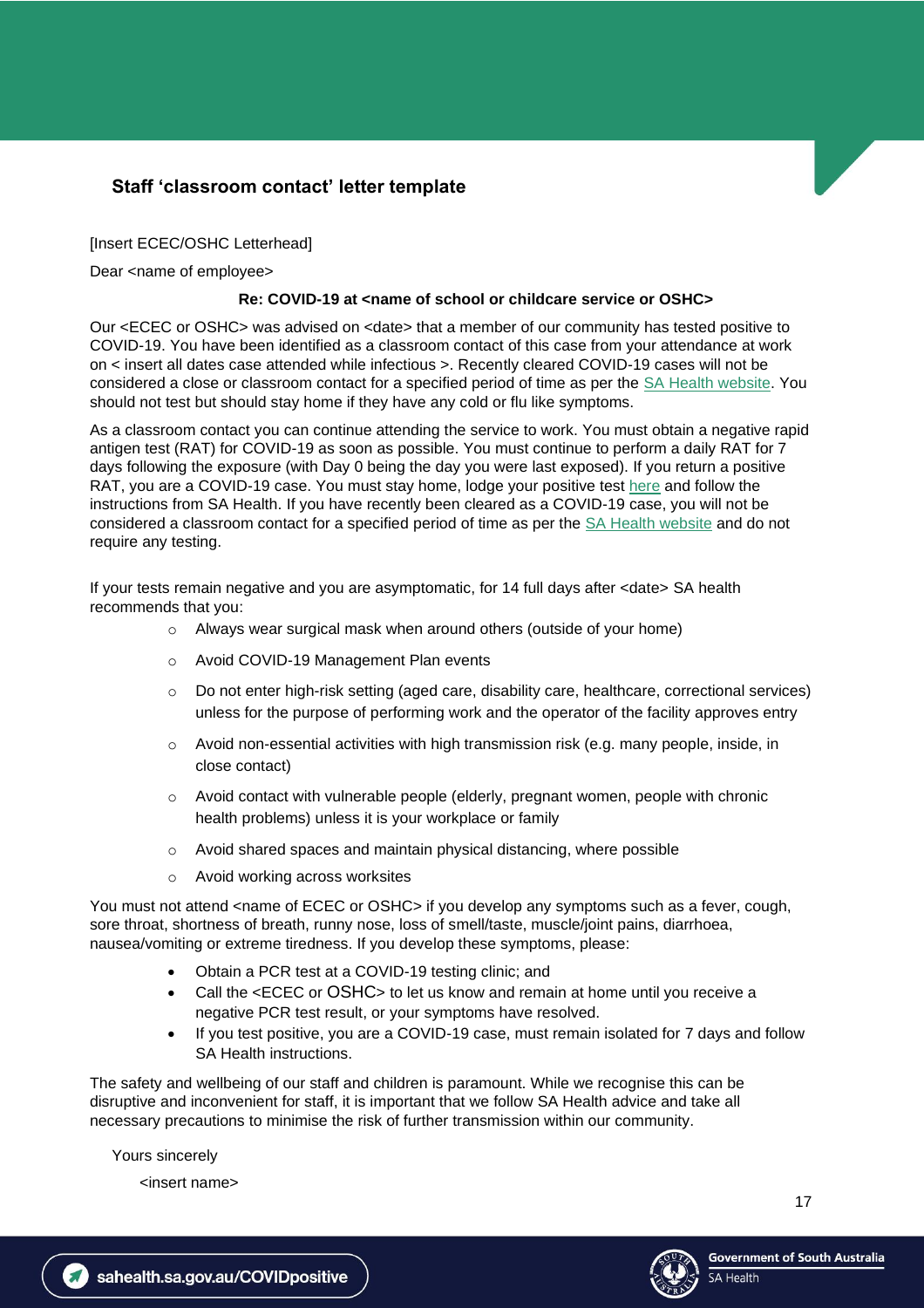<span id="page-17-0"></span><insert name of ECEC> <insert date





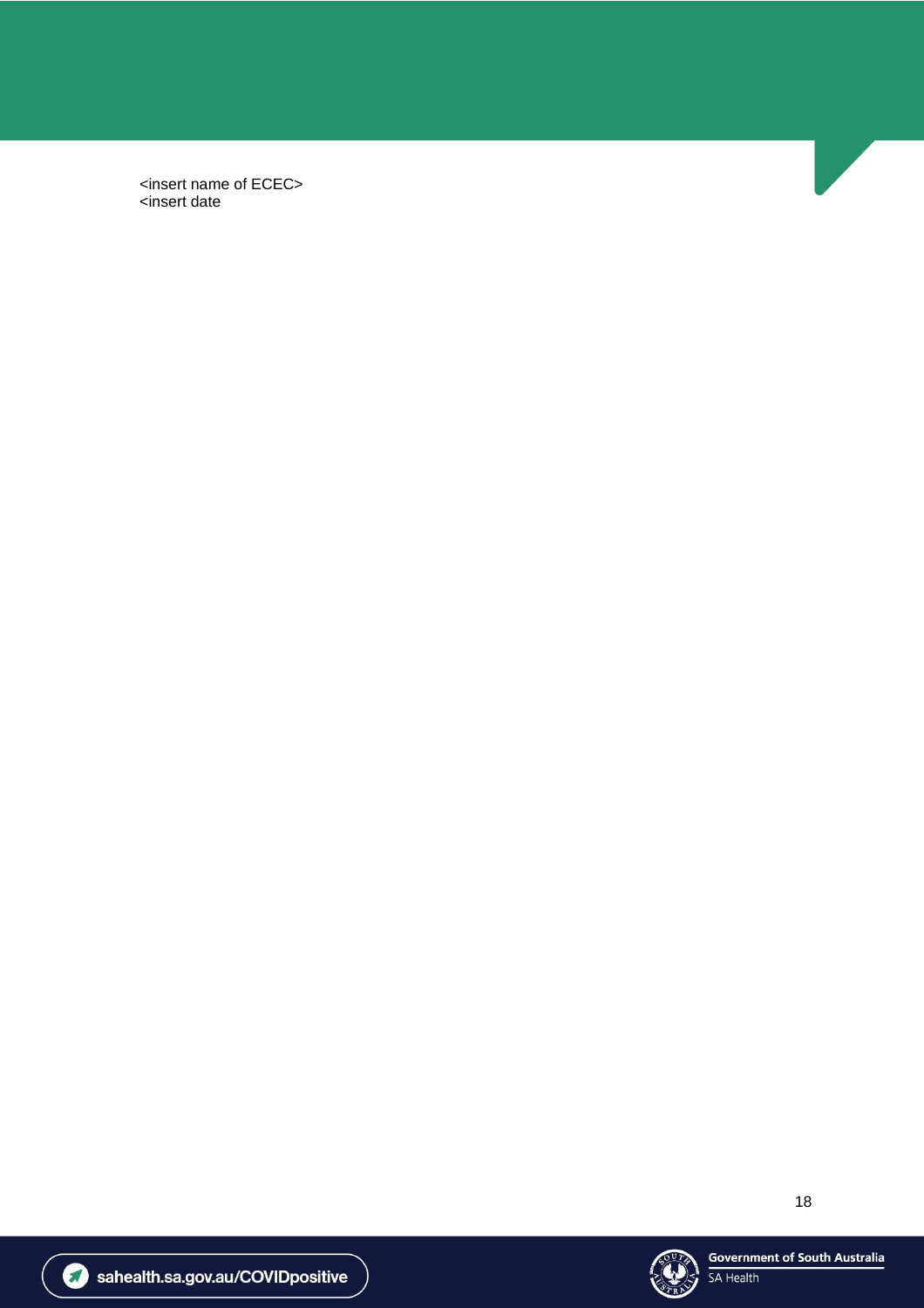## <span id="page-18-0"></span>**Staff 'workplace contact' letter template**

[Insert ECEC/OSHC Letterhead]

Dear <name of employee>

#### **Re: COVID-19 at <name of ECEC or OSHC>**

Our <ECEC or OSHC> was advised on <date> that a member of our community has tested positive to COVID-19. You have been identified as a workplace contact of this case from your attendance on <insert all dates case attended while infectious>, and must complete the testing and quarantine requirements outlined on the [SA Health Website.](https://www.sahealth.sa.gov.au/wps/wcm/connect/public+content/sa+health+internet/conditions/infectious+diseases/covid-19/testing+and+tracing/close+contacts)

You must quarantine for 7 days, test for COVID-19 as soon as possible and on Day 6 using rapid antigen tests (RAT), which you can [register for here.](https://www.sahealth.sa.gov.au/wps/wcm/connect/public+content/sa+health+internet/conditions/infectious+diseases/covid-19/testing+and+tracing/rapid+antigen+testing+rat+for+covid-19) If you remain negative, you may return to the service on Day 8. If you return a positive RAT, you are a COVID-19 case. You must stay home, lodge your positive test [here](https://forms.sa.gov.au/#/form/61d8bc18ad9c585180ab5454/) and follow the instructions you receive from SA Health. Please inform <name of ECEC or OSHC> of your result.

If your tests remain negative and you are asymptomatic for 14 full days after <date>, you should:

- o Always wear surgical mask when around others (outside of your home)
- o Avoid COVID-19 Management Plan events
- $\circ$  Do not enter high-risk setting (aged care, disability care, healthcare, correctional services) unless for the purpose of performing work and the operator of the facility approves entry
- $\circ$  Avoid non-essential activities with high transmission risk (e.g., many people, inside, in close contact)
- $\circ$  Avoid contact with vulnerable people (elderly, pregnant women, people with chronic health problems) unless it is your workplace or family
- o Avoid shared spaces and maintain physical distancing, where possible
- o Avoid working across worksites

If you develop any symptoms such as a fever, cough, sore throat, shortness of breath, runny nose, loss of smell/taste, muscle/joint pains, diarrhoea, nausea/vomiting or extreme tiredness, please:

- Get a PCR test at a [COVID-19 testing clinic,](https://www.sahealth.sa.gov.au/wps/wcm/connect/public+content/sa+health+internet/conditions/infectious+diseases/covid-19/testing+and+tracing/covid-19+clinics+and+testing+centres/covid-19+clinics+and+testing+centres) and
- Call the < ECEC or OSHC> to let us know and remain at home until you receive a negative PCR test result, or your symptoms have resolved.
- If you test positive, you are a COVID-19 case, must remain isolated for 7 days and follow SA Health instructions.

Recently cleared COVID-19 cases will not be considered a close or classroom contact for a specified period of time as per the [SA Health website.](https://www.sahealth.sa.gov.au/wps/wcm/connect/public+content/sa+health+internet/conditions/infectious+diseases/covid-19/testing+and+tracing/close+contacts) You should not test but should stay home if they have any cold or flu like symptoms.

The safety and wellbeing of our staff and children is paramount. While we recognise this can be disruptive and inconvenient for staff is it important that we follow SA Health advice and take all necessary precautions to minimise the risk of further transmission within our community.

Yours sincerely

<insert name> <insert ECEC or OSHC service name> <insert date>

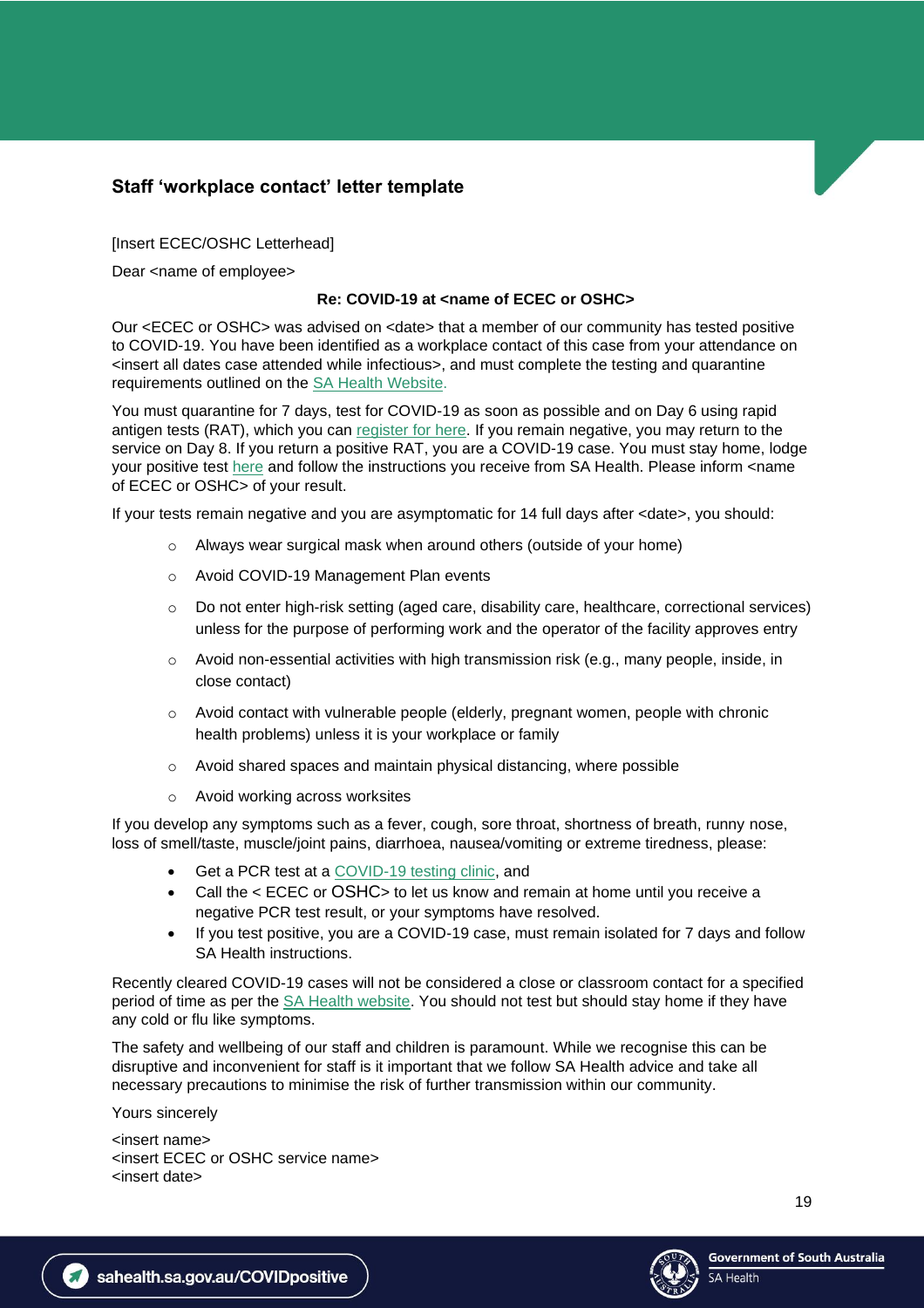# <span id="page-19-0"></span>**Staff 'COVID-19 Outbreak Plan' letter template (PCR Testing)**

[Insert ECEC/OSHC Letterhead]

Dear <name of employee>

#### **Re: COVID-19 Outbreak at <name of ECEC/OSHC service>**

As of <date>, <class/room> at <name of ECEC/OSHC > has identified <number of cases > within the class/room.

As per the SA Health guidance for COVID-19 outbreaks within educational settings, we are advising that all staff and children within <class/room> seek a PCR test at their earliest convenience. Staff and children are able to attend the service while awaiting their PCR results, providing they do not have COVID-19 symptoms. The aim of this action is to actively find and remove infectious case/s from the class/room while minimising disruption to learning and care. Staff must not attend <name of ECEC or OSHC> if you develop any symptoms such as a fever, cough, sore throat, shortness of breath, runny nose, loss of smell/taste, muscle/joint pains, diarrhoea, nausea/vomiting or extreme tiredness. If you develop these symptoms, please:

- Obtain a PCR test at a COVID-19 testing clinic; and
- Call the < ECEC or OSHC> to let us know and remain at home until you receive a negative PCR test result or your symptoms have resolved.
- If you test positive, you are a COVID-19 case, must remain isolated for 7 days and follow SA Health instructions.

Recently cleared COVID-19 cases will not be considered a close or classroom contact for a specified period of time as per the [SA Health website.](https://www.sahealth.sa.gov.au/wps/wcm/connect/public+content/sa+health+internet/conditions/infectious+diseases/covid-19/testing+and+tracing/close+contacts) If so, you should not test but should stay home if they have any cold or flu like symptoms.

The safety and wellbeing of our children and staff are paramount. While we recognise this can be disruptive and inconvenient for many families it is important that we follow SA Health advice and take all necessary precautions to minimise the risk of further transmission within our community.

Yours sincerely

<insert name> <insert name of ECEC> <insert date>

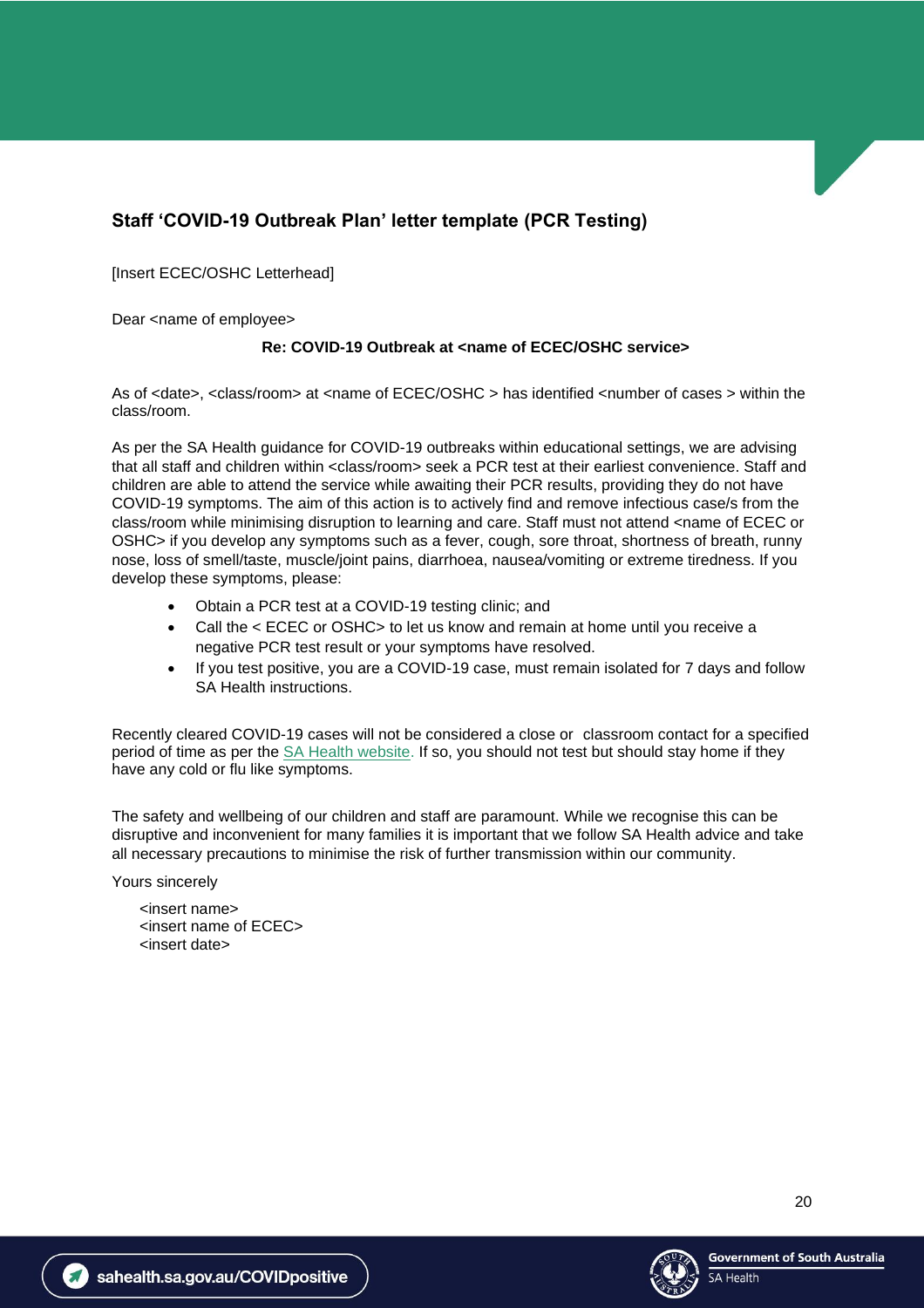# <span id="page-20-0"></span>**Staff 'COVID-19 Outbreak Plan' letter template (PCR and Circuit Breaker)**

[Insert ECEC/OSHC Letterhead]

Dear <name of employee>

#### **Re: COVID-19 Outbreak at <name of ECEC/OSHC service>**

As of <date>, <class/room> at <name of ECEC/OSHC > has identified <number of cases > within the class/room.

As per the SA Health guidance for COVID-19 Outbreaks within Educational Settings, we are advising that all staff and children within <class/room> seek a PCR test at their earliest convenience. Staff and children are able to attend the service while awaiting their PCR results, providing they do not have COVID-19 symptoms. The aim of this action is to actively find and remove infectious case/s from the class/room while minimising disruption to learning and care. Staff must not attend <name of ECEC or OSHC> if you develop any symptoms such as a fever, cough, sore throat, shortness of breath, runny nose, loss of smell/taste, muscle/joint pains, diarrhoea, nausea/vomiting or extreme tiredness. If you develop these symptoms, please:

- Obtain a PCR test at a COVID-19 testing clinic; and
- Call the < ECEC or OSHC> to let us know and remain at home until you receive a negative PCR test result, and your symptoms have resolved.
- If you test positive, you are a COVID-19 case, must remain isolated for 7 days and follow SA Health instructions.

If you have recently been cleared as a COVID-19 case, you will not be considered a close or classroom contact for a specified period of time as per the [SA Health website.](https://www.sahealth.sa.gov.au/wps/wcm/connect/public+content/sa+health+internet/conditions/infectious+diseases/covid-19/testing+and+tracing/close+contacts) If so, you should not test but should stay home if they have any cold or flu like symptoms.

Please note that if we identify that the initial PCR tests results in **significant additional cases**, we will consider a circuit breaker where <class/room> will be closed for 3 school days. The aim of this action is to reduce transmission by stopping children and staff interacting in the class/room.

The safety and wellbeing of our children and staff are paramount. While we recognise this can be disruptive and inconvenient for many families it is important that we follow SA Health advice and take all necessary precautions to minimise the risk of further transmission within our community.

Yours sincerely

<insert name> <insert name of ECEC> <insert date>